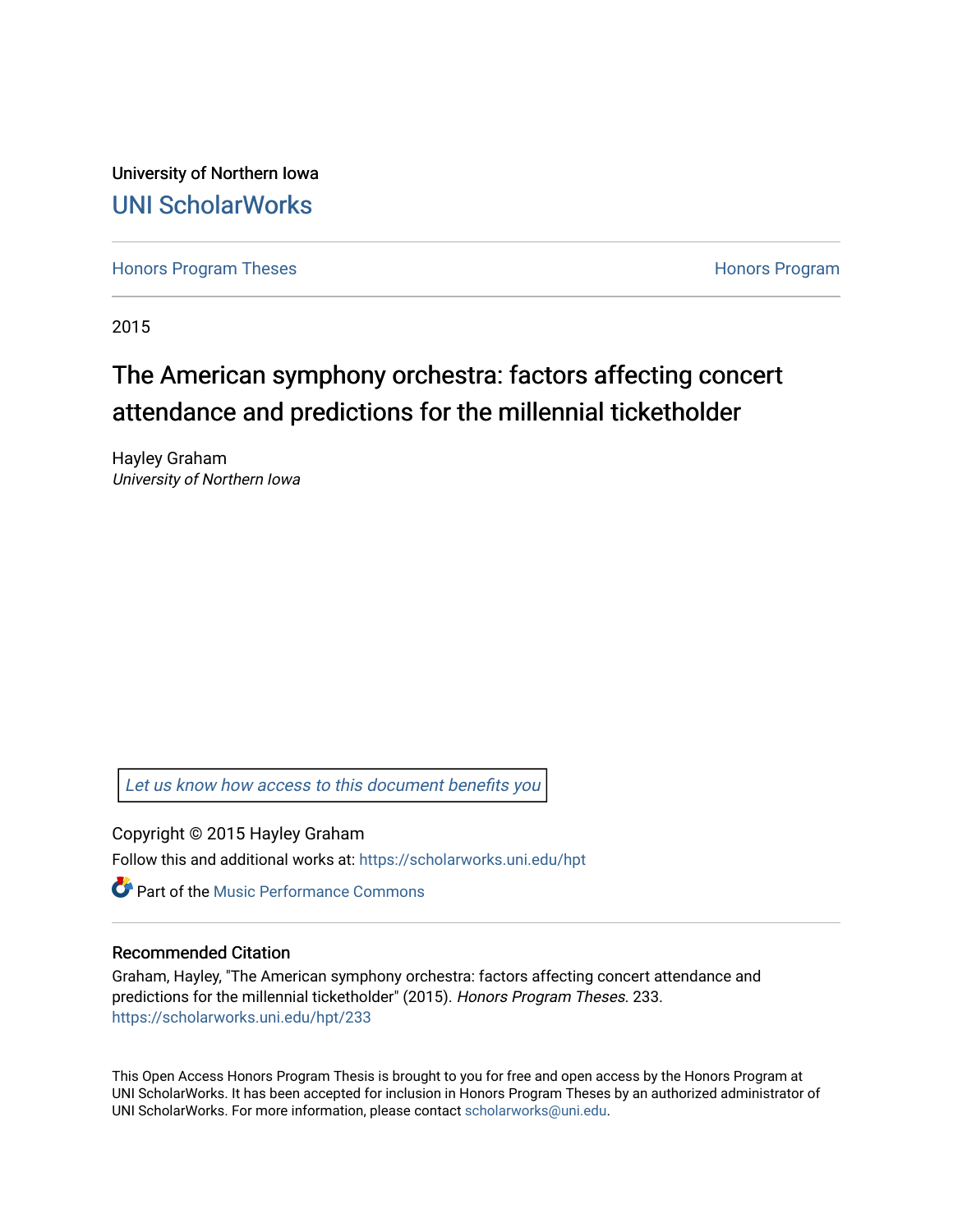# THE AMERICAN SYMPHONY ORCHESTRA: FACTORS AFFECTING CONCERT ATTENDANCE AND PREDICTIONS FOR THE MILLENNIAL TICKETHOLDER

A Thesis Submitted in Partial Fulfillment of the Requirements for the Designation University Honors

> Hayley Graham University of Northern Iowa May 2015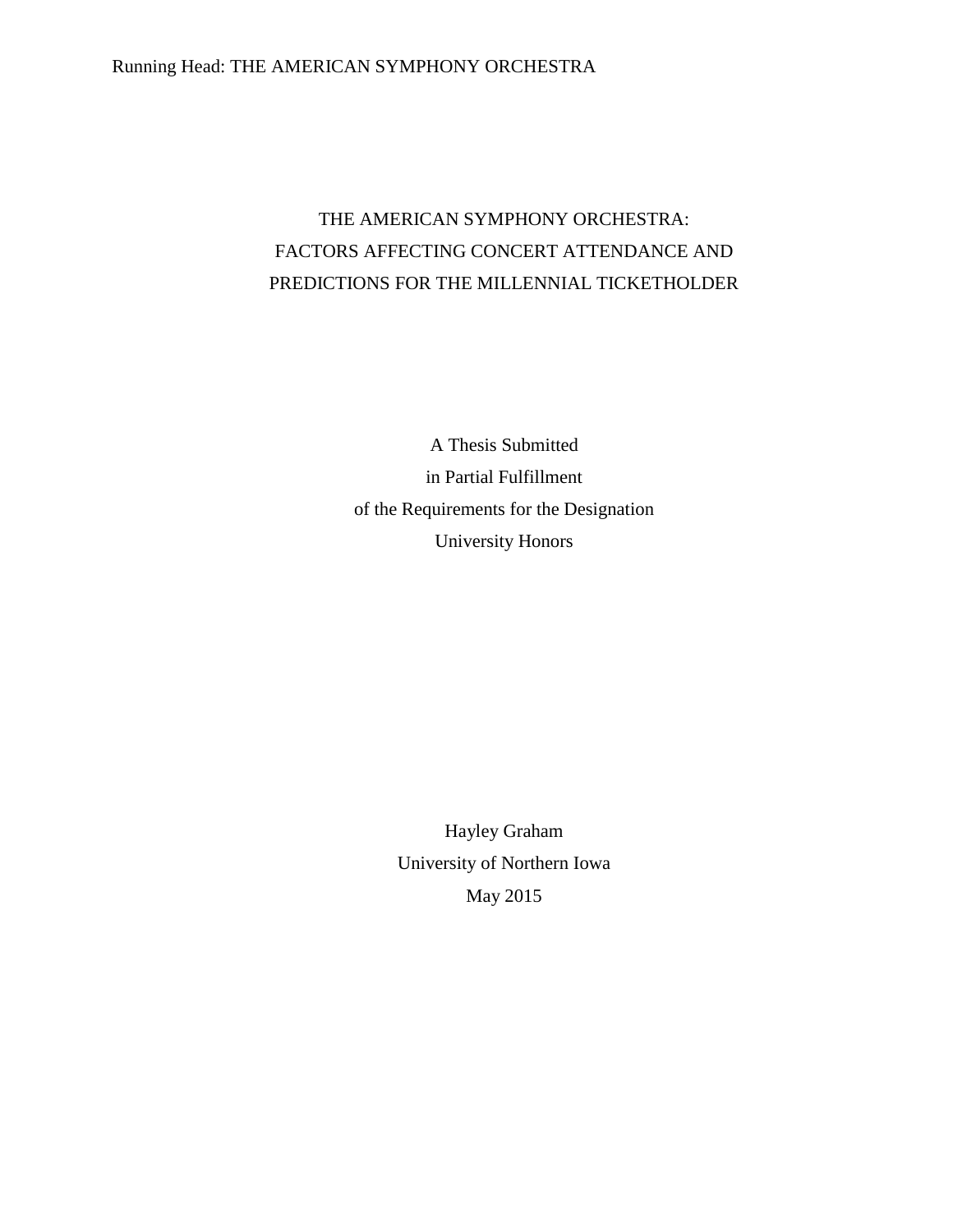## THE AMERICAN SYMPHONY ORCHESTRA

This Study by:

Hayley Graham

Entitled:

The American Symphony Orchestra: Factors Affecting Concert Attendance and Predictions for the Millennial Ticketholder

has been approved as meeting the thesis or project requirement for the Designation University Honors.

Date Dr. S. Daniel Galyen, Honors Thesis Advisor

\_\_\_\_\_\_\_\_\_\_\_\_\_ \_\_\_\_\_\_\_\_\_\_\_\_\_\_\_\_\_\_\_\_\_\_\_\_\_\_\_\_\_\_\_\_\_\_\_\_\_\_\_\_\_\_\_\_\_\_\_\_\_\_\_\_\_\_

Date Dr. Jessica Moon, Director, University Honors Program

\_\_\_\_\_\_\_\_\_\_\_\_ \_\_\_\_\_\_\_\_\_\_\_\_\_\_\_\_\_\_\_\_\_\_\_\_\_\_\_\_\_\_\_\_\_\_\_\_\_\_\_\_\_\_\_\_\_\_\_\_\_\_\_\_\_\_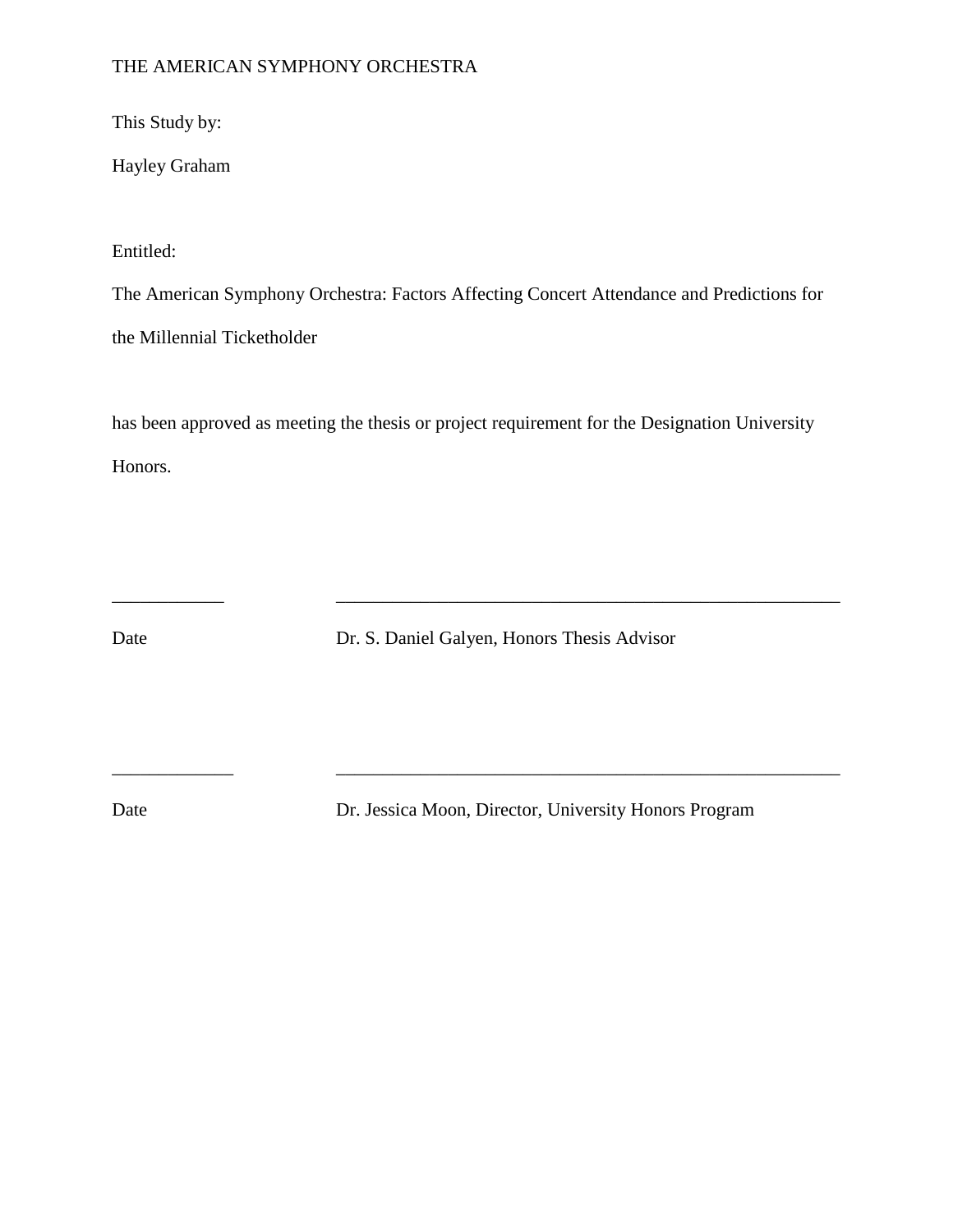## **Abstract**

This research investigates the perception of live orchestral music performances among members of the American millennial generation, born between 1985 and 1997. Specifically, it describes the most common factors and trends affecting attendance decisions, looking at aspects such as past musical experience, marketing strategies used, and accessibility of performances. Current programming, marketing, and educational trends in several orchestras are also considered. Information for this study was gathered from a survey of University of Northern Iowa students, as well as from case studies of orchestras. This thesis provides predictions and recommendations for how to best reach this demographic as orchestras move into the future.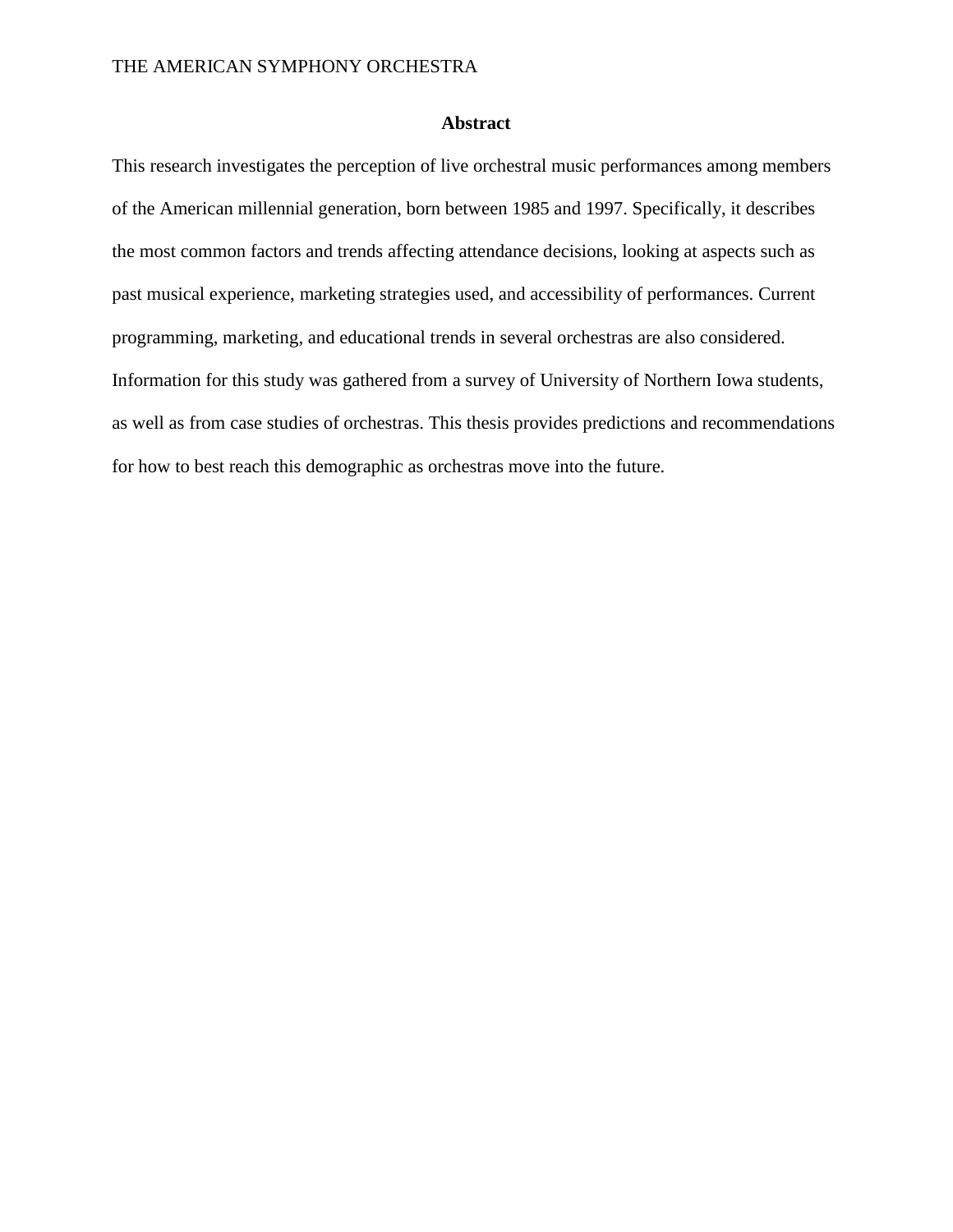## **Introduction**

#### **Statement of Problem**

For centuries, the orchestra has been upheld as one of the pinnacles of art and expression. Yet, with the invention of various technologies in the  $20<sup>th</sup>$  and  $21<sup>st</sup>$  century, society has shifted its focus to instantaneous, accessible entertainment. Consequently, attendance at orchestra performances has decreased, and public perception has shifted. This change in societal viewpoint is especially evident among individuals in the millennial generation. As this generation begins to focus more on technology and experiences, orchestras are faced with a dilemma.

Attendance numbers and revenues are down for orchestras across the country, even causing several to stop existing. As orchestras move forward into the years to come, it is imperative that they find ways to continue their operations. Yet, there are a variety of opinions as to what steps must be taken in order to reach new audiences, with no concrete, indisputable direction determined. Some believe that the best course of action is to vary programming in order to reach a younger audience, others feel that children must be educated in the arts from a young age in order to appreciate orchestral music, and still others maintain that classical music's primary audience is, and will continue to be, the older population. In facing this divide, it is imperative that research be done in this area in order to gain insights into courses of action for the future.

## **Purpose of Study**

This research will provide orchestras with an inside look at millennials' motivations, as well as predictions for the future. Specifically, recommendations for how to reach and engage this generation will be critical to attracting and sustaining a concert audience. Perspectives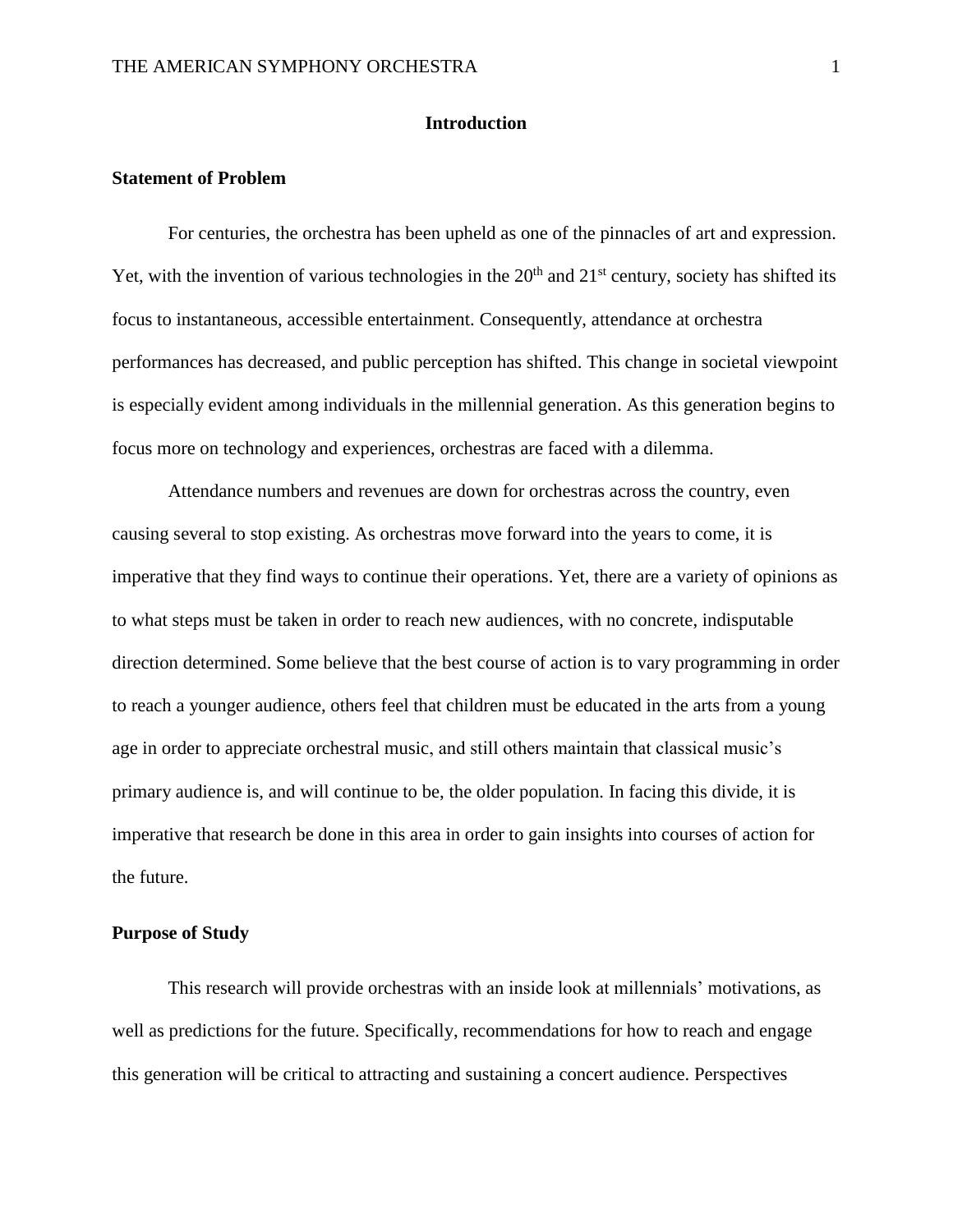gained will provide valuable insights as orchestras approach major decisions affecting the future of classical music, which rest significantly in the hands of the millennial generation. This study fills a valuable niche, as previous research has studied the behavior of the millennial generation, as well as orchestral attendance, but this will be the first study the researcher is aware of to address the relationships between these topics.

### **Research Question**

What factors influence millennials' choices to attend orchestral performances, and what is being done to maximize the potential of these factors?

#### **Literature Review**

### **Decreasing Orchestral Attendance**

Over the past decades, the American people have been attending dramatically fewer orchestra concerts. A 2002 Princeton study stated that approximately 16% of adults in the United States attended a classical music concert in the preceding twelve months. Even the most optimistic estimates say that attendance is increasing no more than the growth rate of the population in its entirety (Kolb, 2011). These estimates show that recent attempts to increase orchestral attendance have been unsuccessful.

According to Flanagan (2012), as the social and cultural values of society shift, this affects public perception of orchestral music and the live concert experience. While the orchestra used to be considered a pinnacle for arts and culture, it is now grouped with a wide variety of entertainment mediums that are more accessible to the public. As technology has advanced, the avenues through which entertainment, and music specifically, can be pursued have increased dramatically. It is simple now for an individual to listen to a classical piece on YouTube, iTunes,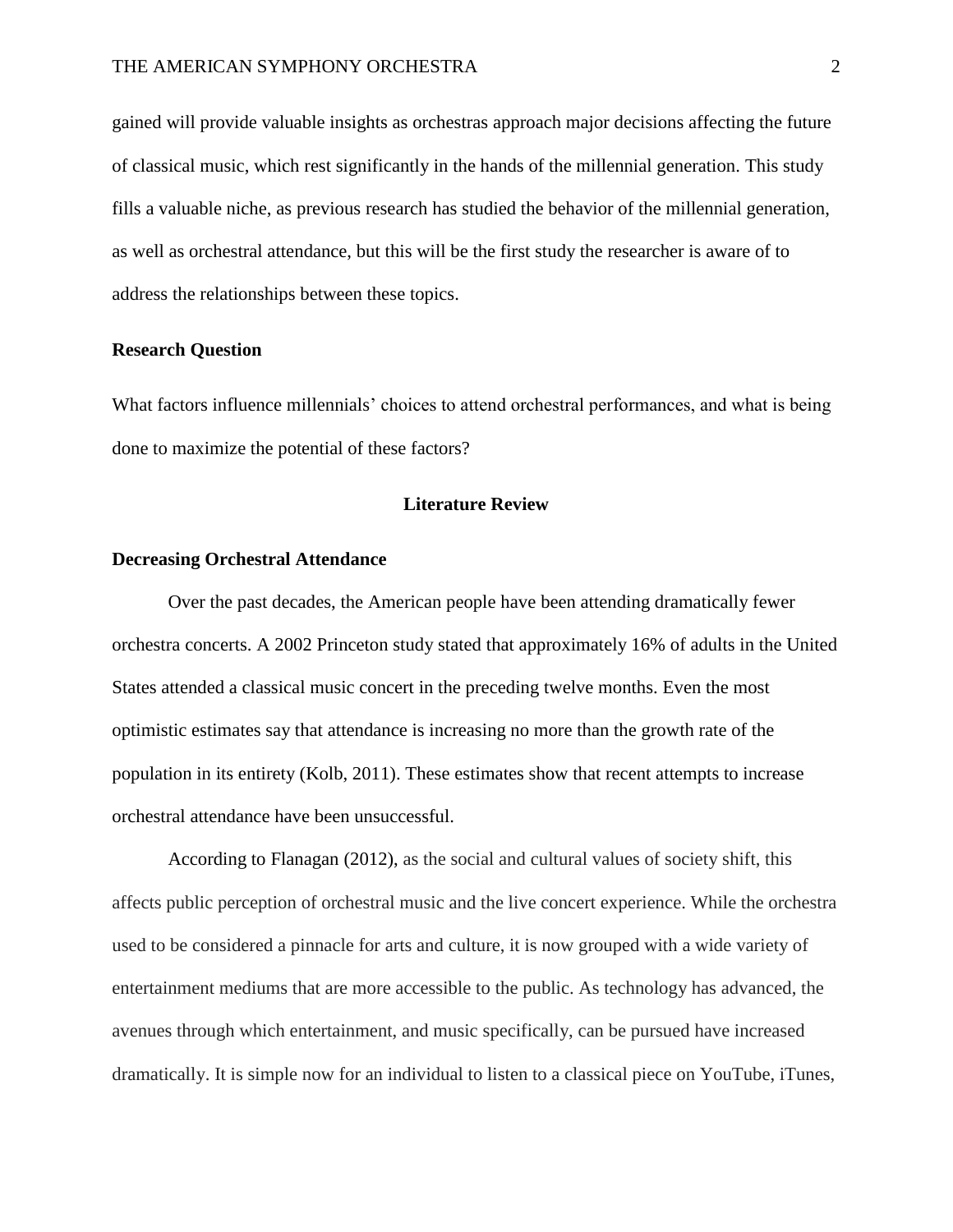or Spotify without ever leaving the comfort of their own home. Therefore, the motivation to attend live performances has decreased. In order to convince people to attend these performances, there must be a benefit beyond what can be gained from listening to a recorded version.

The problem of concert attendance is especially present among young populations. According to Kolb (2011), "a striking change is taking place in attendance patterns that does not bode well for future attendance at concerts. The indication is that attendance is decreasing among the young. Moreover, as these young non-attenders age, they are not acquiring the attendance habit"  $(p, 1)$ .

This creates problems for orchestras for several reasons. First, the smaller the number of tickets sold, the smaller the amount of income. From a business perspective, this is a problem for finances and administration. Flanagan (2012) asserted that, even if all of the seats were filled in concert halls, there would still be financial troubles for many American orchestras. The reasons for these financial troubles are varied, and many are out of the direct control of those currently making decisions for orchestras. Yet, the impact of these economic deficiencies is vast. When there is less income, it becomes increasingly challenging for orchestras to reach out into the community to new populations. Therefore, this illustrates a Catch-22, as orchestras need to bring in new people in order to make money, but they cannot reach out to these people unless they have the money to do so (Flanagan, 2012).

The lack of young ticketholders is also a problem because it creates a bleak forecast for the future. As indicated by Kolb (2011), if concert attendance habits are not instilled when young, individuals will feel less comfortable in a concert setting as they age. As many current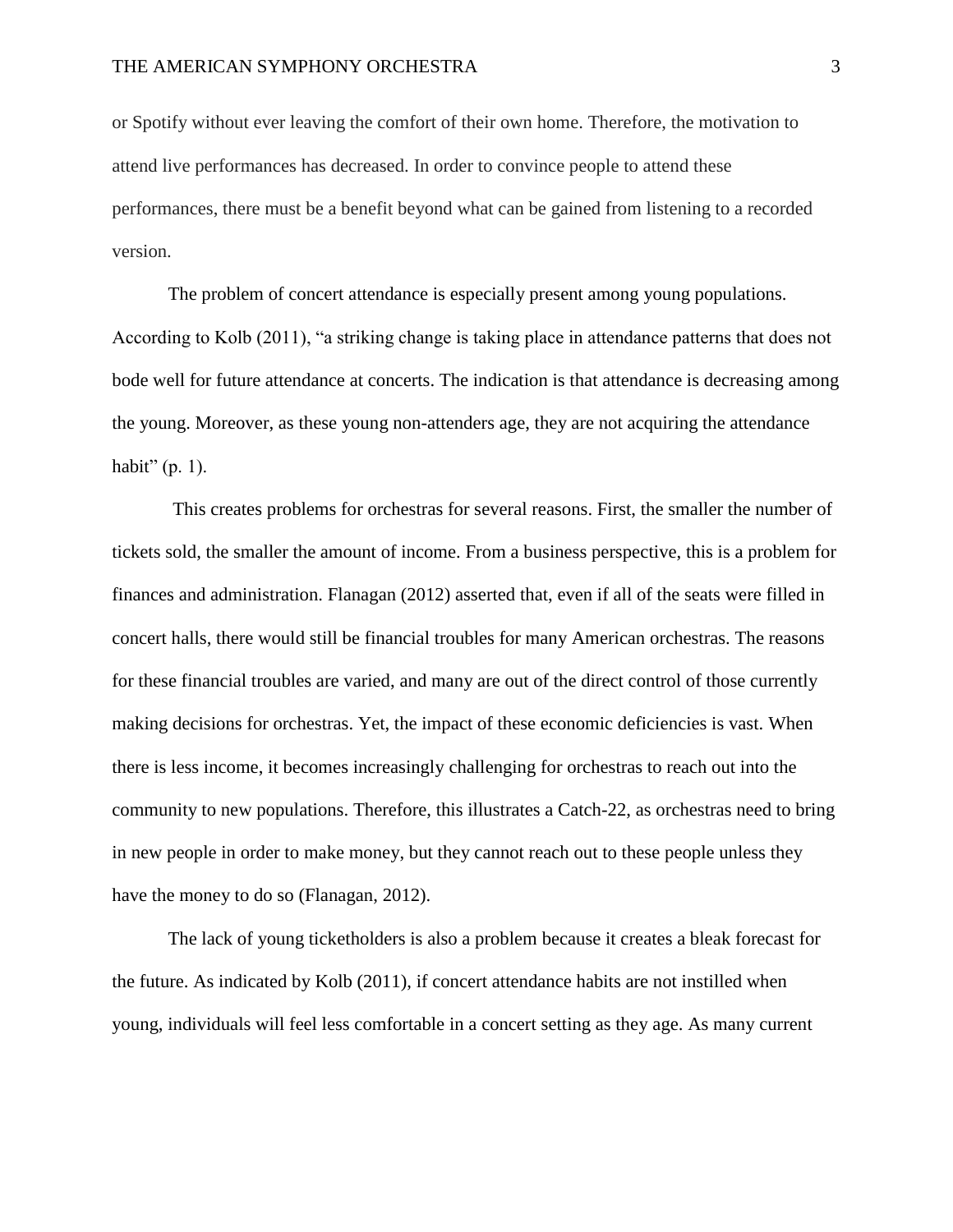orchestral patrons are older, they will need to be replaced by younger generations as time passes. Therefore, it is critical to attract and maintain young audiences that will sustain into future years.

There are numerous factors that may contribute to this change in attendance patterns. In Kolb's 2011 study, these were grouped into four main categories. These include "changes in 'practical considerations' such as supply and accessibility of events, cost, availability of leisure time, and dissemination of information on events; changes in people's knowledge of classical music through exposure to arts education; changes in tastes; and socio-demographic changes" (Kolb, 2011, p.1). The last two factors are somewhat out of the control of the orchestras, as they pertain to society on a large scale. However, the first two mentioned can be influenced by the orchestra's decisions.

Some analysts suggest that the current downturn in orchestral attendance may be part of a cyclical pattern that is not actually new. A June 13, 1969 article published in Time Magazine predicted that nearly half of the major American orchestras would fail within the next two to four years (Gavin, 2012). While this prediction did not come into fruition, it demonstrates that this is not a new problem, and indeed has been occurring for nearly half of a century. Therefore, it is evident that the courses of action that are presently being taken and have been taken in the past are not enough to alleviate this problem. If orchestras hope to gain attendance and support in a sustainable manner, it seems that new methods will need to be employed.

## **Debate Regarding the Purpose of the Orchestra**

Many individuals advocate that the model for the orchestra moving forward must be dramatically different from the traditional understanding. Kennicott (2013) suggested that orchestras "think about their community's needs, not their traditional role as custodians of a musical tradition" (p. 2). This issue has been a topic of much discussion in recent years, and has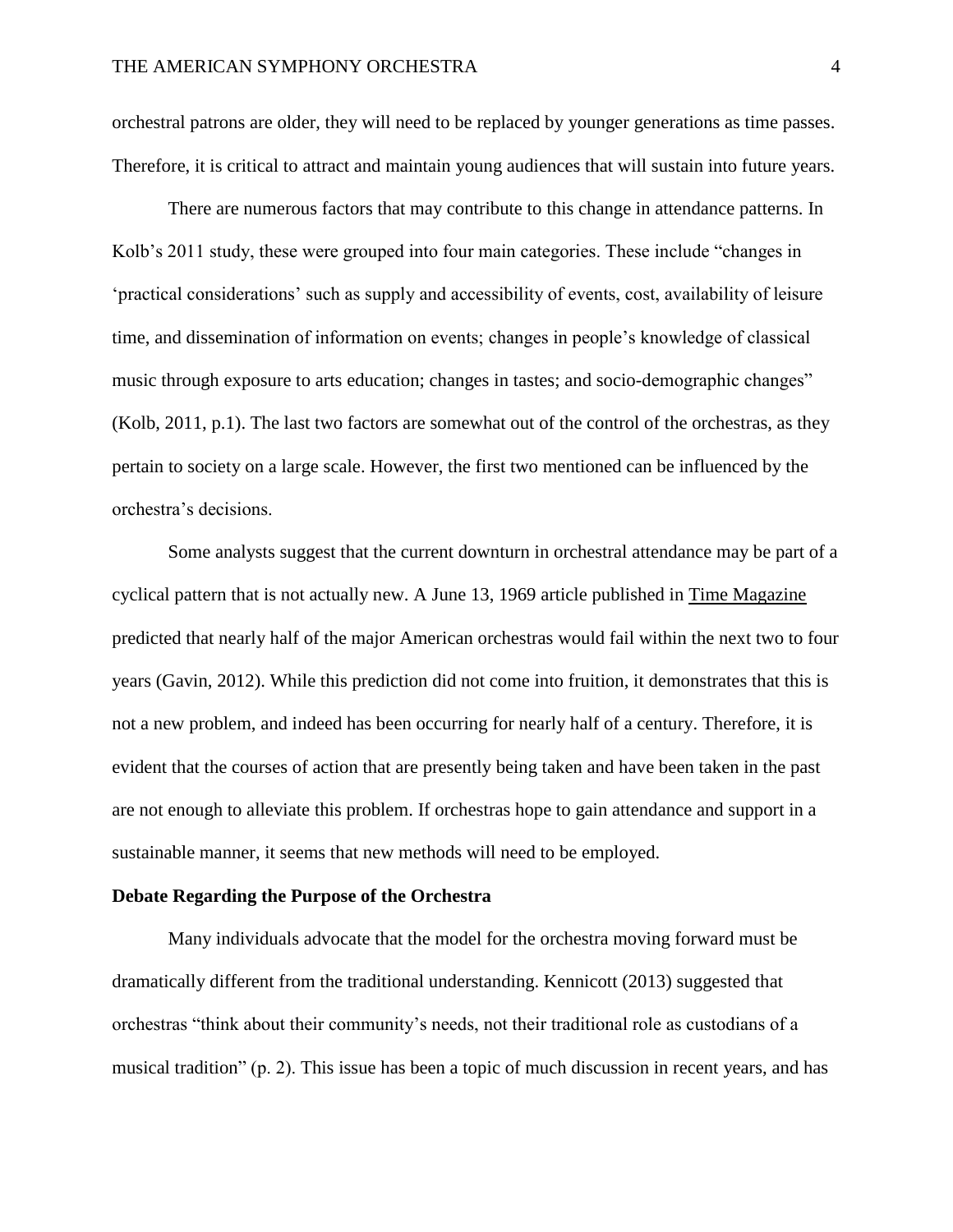created a societal divide in the music community. On one side, some musicians and music advocates assert that their duty as musicians is to the sanctity of the music and its composer. In their view, if orchestras and classical musicians do not carry this torch into the future, who will? Fearing the loss of classics and standard repertoire in society, these individuals see the orchestra as the custodian of tradition. Contrastingly, other musicians and individuals affiliated with orchestras believe in the need to diversify programming in order to reach new audiences. In their viewpoint, standard classical repertoire will not entice new people to experience the orchestra. Therefore, the orchestra must adapt in order to fit what society requests. Essentially, this becomes a debate over whether the orchestra is responsible for meeting current community needs, or maintaining the sanctity of a centuries-old art form.

This conversation is not a new debate, but instead has been discussed for over twenty years. In 1993, the League of American Orchestras published a report entitled "Americanizing the American Orchestra." In this document, orchestra leaders discussed problems similar to those faced today, including declining audiences, public perception of orchestras as elitist, and financial struggles. The creators of the report said that the orchestra was "becoming increasingly isolated from the social, political and economic realities of American society" (p. 35). Their proposed solution was to diversity programming, make the orchestra more accessible to a variety of socio-economic groups, and redefine the orchestra as a community-based organization that focuses primarily on the good of its citizens instead of the quality of its music. One specific aspect of this report referenced a need for diversity as a crucial goal, and tactics such as selecting musicians of varying races and expanding repertoire programmed were encouraged (League of American Orchestras, 1993).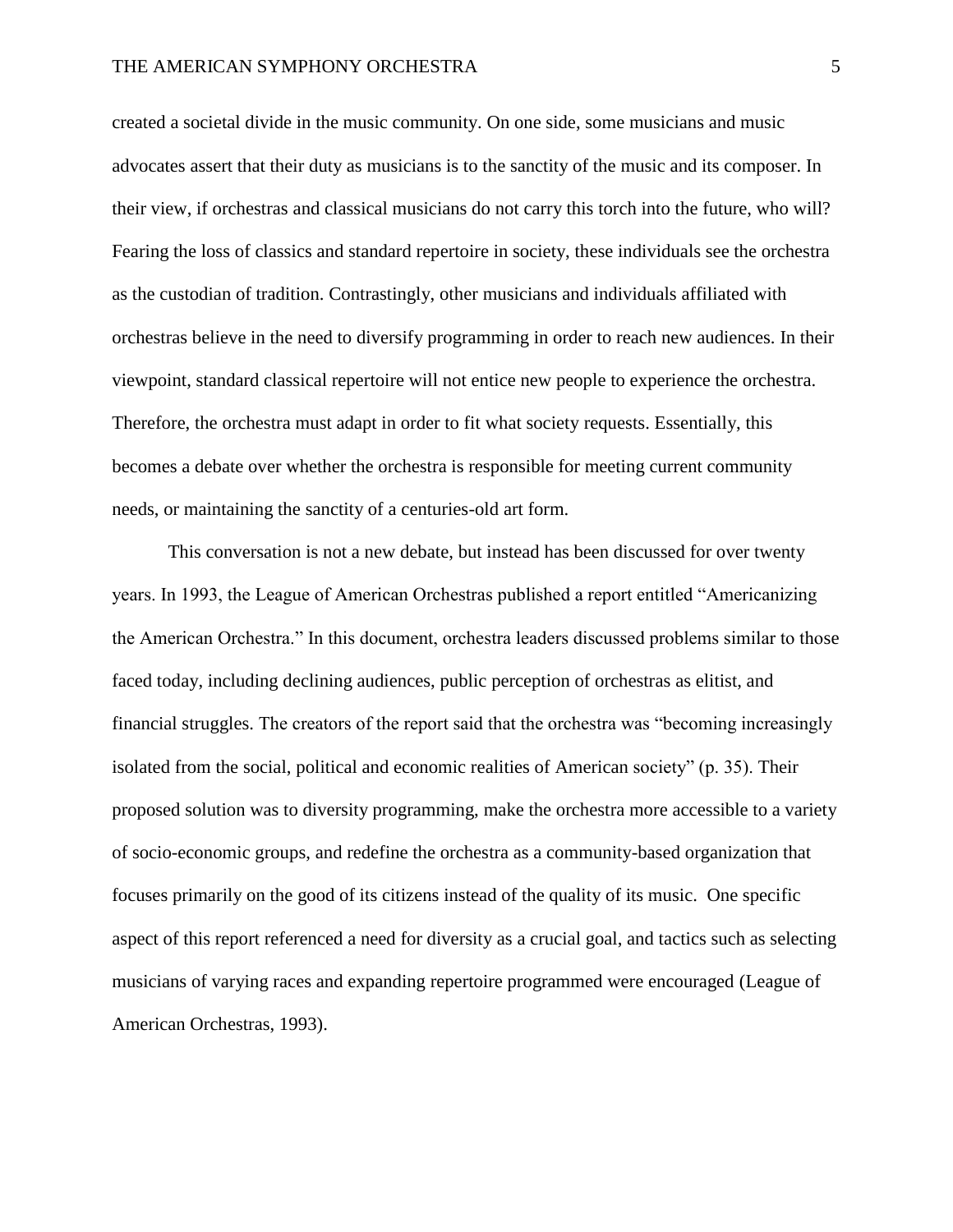However, the publication of this report sparked much debate. Critics argued that through "Americanizing" the orchestra, the central purpose of the establishment would be abandoned. In his New York Times article, Edward Rothstein argued that the approach was "thoroughly wrongheaded, an abdication of the tradition orchestras represent and a refusal to accept the responsibilities of artistic leadership" (p. 1). Further, Rothstein said that by making the orchestra a reflection of popular culture, the League of American Orchestra's leaders were essentially ensuring the fleeting nature of the orchestra as something that would become fickle and nonessential instead of timeless and enduring (Rothstein, 1993). Those who agreed with Rothstein's stance argued that the focus on European repertoire was in response to the comparatively long history that Western music had in these countries, versus its fairly short history in America. According to this perspective, the orchestra should not be altered to fit into popular society, but members of society should be educated to appreciate the orchestra instead.

Yet, since a plethora of problems, including strikes, bankruptcies, and lack of community support have been plaguing American orchestras, it is critical to think outside the box in order to devise a plan for the future that will allow the orchestra to survive and prosper. Instead of debating the merits of these two viewpoints in a polarizing manner, it may be necessary to find commonality and compromise. B. Wohler of the Waterloo-Cedar Falls Symphony asserts that orchestras will have to "rethink everything they think about what people know" (personal communication, October 27, 2014). Tony Woodcock, President of the New England Conservatory of Music, agrees with the need for change in order to be part of current society. "With massive declines in audiences and funding across the nation, maybe only bits of the old orchestra model are still workable," he said. "Perhaps we are at a massive inflection point and there is a huge opportunity to reinvent the orchestra's entire interface with the community. Why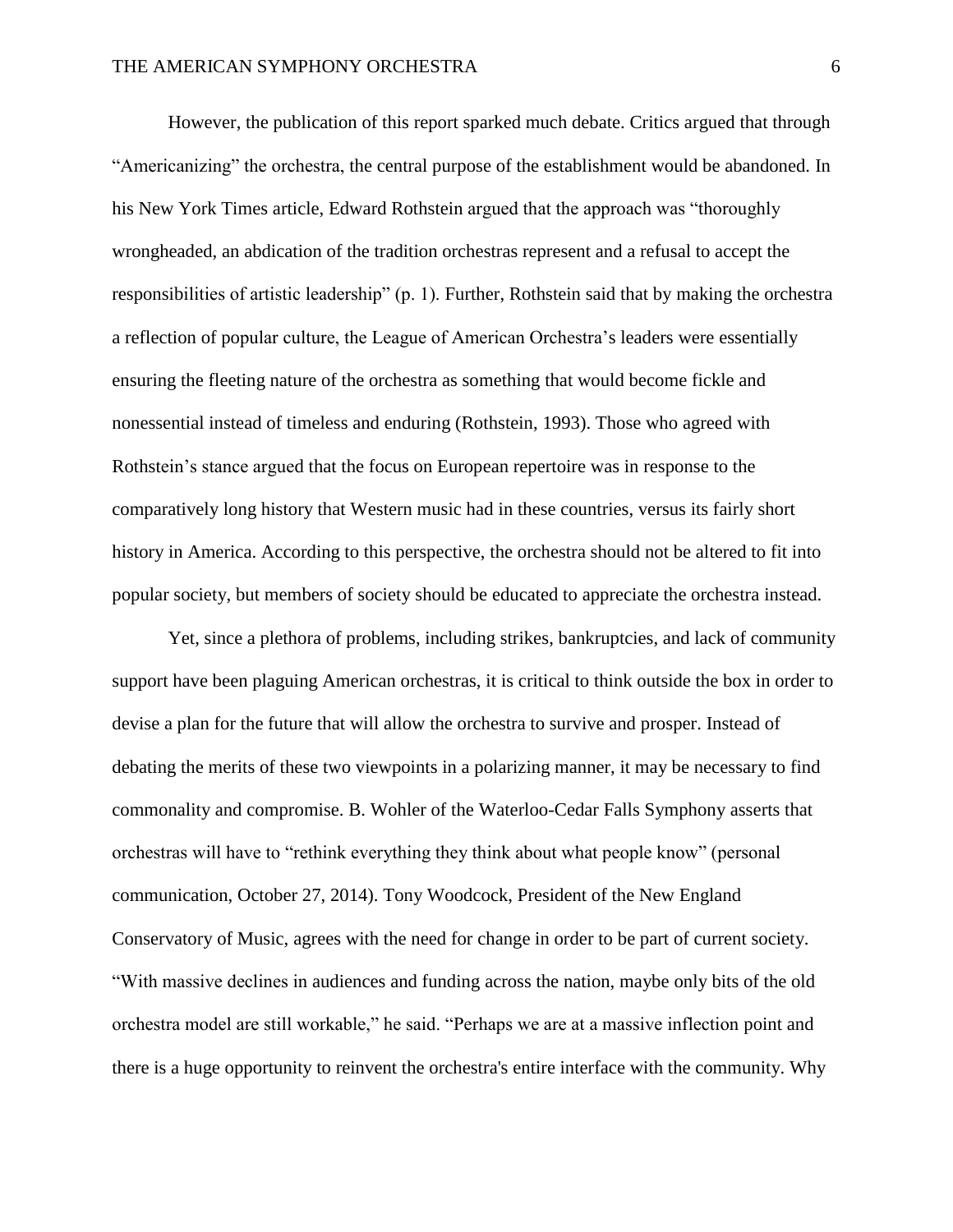not grab this moment when we could take orchestral music and its performers to the center of our society rather than their languishing at the periphery?" (Woodcock, 2012, p. 1).

### **Orchestral Closures and Disputes**

The problem of decreasing orchestral attendance has had serious impacts on the ability of these groups to remain in existence. In recent years, numerous orchestras across the country have faced strikes, lock-outs, and complete closures. For example, in late June of 2013, the Nashville Symphony Orchestra nearly had to face the foreclosure of its concert hall. This venue, which had cost \$123.5 million, had been built only seven years earlier, and was intended to give the orchestra an impressive home for decades to come. A confidential agreement was made with wealthy symphony supporters, preventing the foreclosure from occurring (Grannis, 2012). However, this close call demonstrates the dire nature of the financial crisis facing orchestras nationwide.

Major orchestras are by no means immune to these difficulties, as the Philadelphia Orchestra filed for Chapter Eleven bankruptcy protection. This orchestra is known as one of the "Big Five" Orchestras, so named for its position as one of the five most prestigious orchestras in the nation. The course of action taken by this orchestra has actually been recommended by some business and finance individuals, who believe this to be an acceptable way for struggling orchestras to remain afloat (Grannis, 2012). Yet, there is a significant stigma attached to the declaration of bankruptcy that may influence potential patrons' attendance decisions.

Simultaneously, increasing numbers of orchestras are having trouble negotiating contracts between musicians and management. Notably, the Minnesota Orchestra engaged in a fifteen month labor dispute from 2012 to 2014, in which the orchestra missed an entire season. During this time, a number of musicians, including its music director, Osmo Vanska, and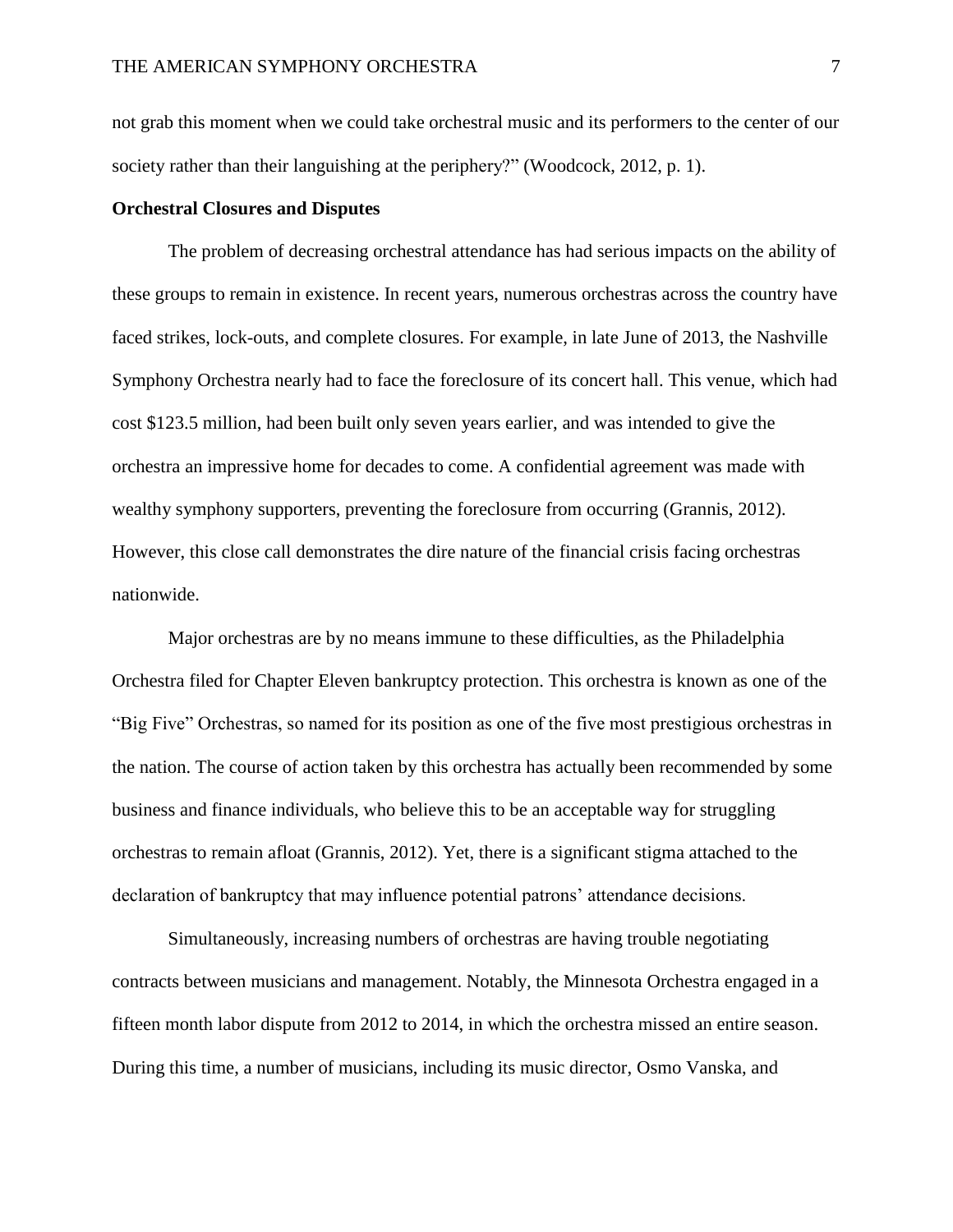principal clarinetist, Burt Hara, decided to move on to other employment. An agreement was finally reached in January of 2014, which reduced the musicians' pay fifteen percent from where it had been prior to the lockout. While this was a decrease, it was still better than the proposed cuts by orchestra management, which would have decreased musicians' pay by thirty to forty percent (Midgette, 2014).

The Minnesota Orchestra is not alone in this problem. The San Francisco Symphony encountered a very similar situation, in which new contracts with less pay were proposed for the musicians, who went on strike. While dramatically shorter in duration, this strike forced the cancellation of major performances at venues such as Carnegie Hall and the Kennedy Center. Many orchestras have not been fortunate enough to come to agreements or receive money from donors, however, and have had to close their doors indefinitely. These include the Louisville, Honolulu, Syracuse, and Albuquerque symphonies (Wakin, 2013).

#### **Youth Education Programs**

One common method of attempting to reach new and varied audiences is the implementation of educational and outreach programs to connect with the community. Quite a few orchestras have been doing this in recent years, for a variety of reasons (Kolb, 2001). Locally, the Waterloo-Cedar Falls Symphony has implemented numerous educational programs. These include special child-friendly concerts, as well as giving children a chance to try instruments. Betsy Wohlers, the orchestra's marketing director, believes that this is beneficial, saying efforts to reach youth "will trickle down and help create arts supporters for future generations" (B. Wohlers, personal communication, October 27, 2014).

The Waterloo-Cedar Falls Symphony is by no means the only organization employing such a tactic. The Los Angeles Philharmonic has established a youth orchestra to reach at-risk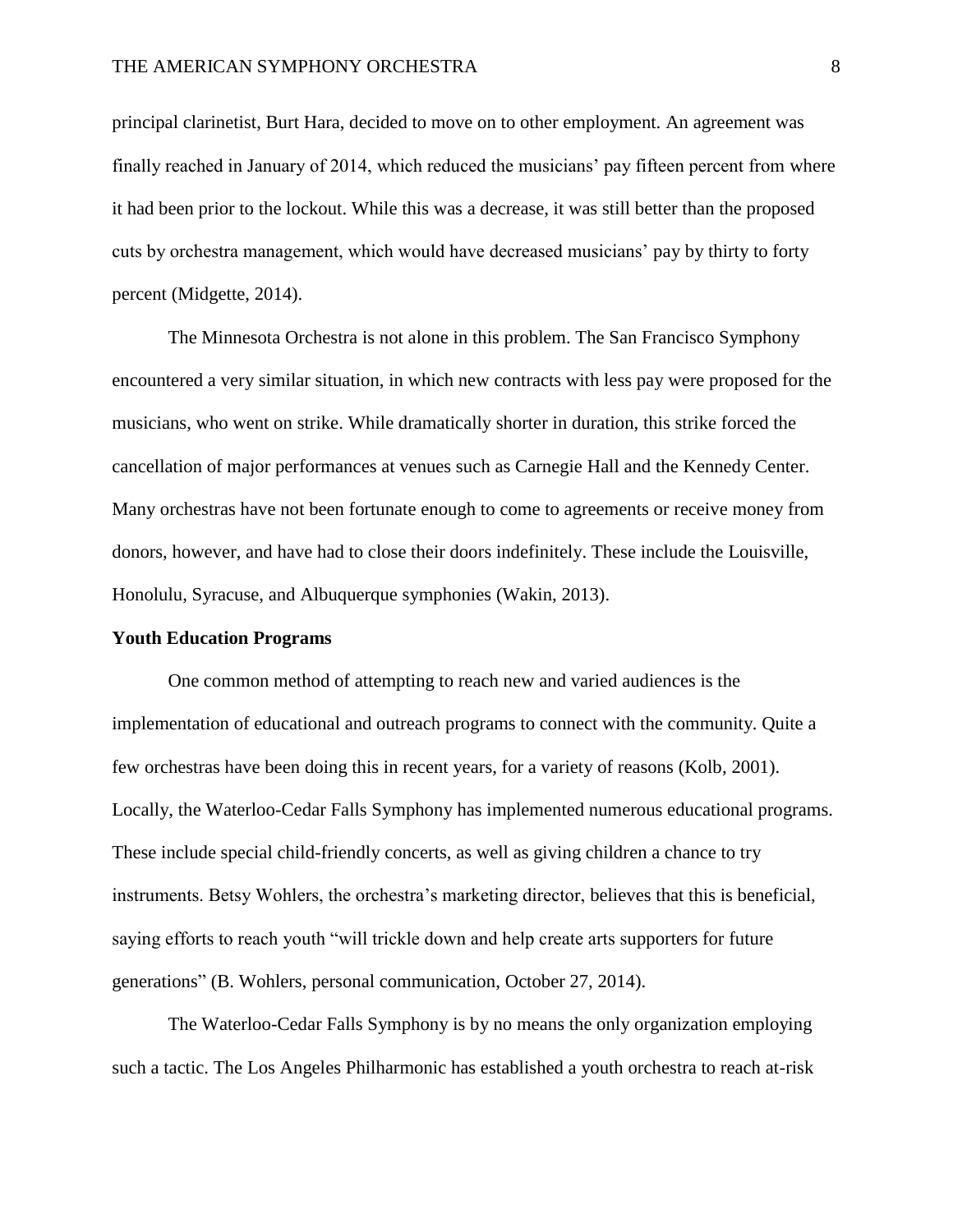young people in the city, called the Youth Orchestra LA, or YOLA. This program works to develop productive, well-adjusted young people in the underprivileged neighborhoods of Los Angeles. This both utilizes music to improve the lives of these young adults and educates them to become supporters and patrons of the arts. The program provides free instruments and musical training to over 700 students (YOLA at Expo, 2015).

In addition, concerts specifically tailored to a young audience with the purpose of acquainting them with the orchestra have existed for many years. Conductor Leonard Bernstein made the New York Philharmonic's Young People's Concerts famous in 1958, when he first became music director of the ensemble. Upon his arrival, the concerts had been in place for a substantial amount of time. During his tenure, however, he made the concerts a more central part of the orchestra, and made them accessible to a wider audience through broadcast. In his fourteen years in the position, Bernstein led fifty-three young people's concerts. These covered a variety of topics, from exposure to varied repertoire and musical cultures, to beginning music theory (Leonard Bernstein's Young People's Concerts, 2013). Today, these concerts continue to occur. The productions are divided into three distinct categories: Very Young People's Concerts, Young People's Concerts, and Young People's Concerts for Schools (New York Philharmonic, 2015). These divisions allow the orchestra to tailor programming more specifically to each group, and reach a wider audience.

However, not everyone agrees with this philosophy. Some researchers and arts administrators think that there is not necessarily a correlation between education of youth and attendance at concerts. As discussed previously, Kolb (2011) asserted that the problem with attendance is unlikely to be caused by a lack of knowledge or appreciation for classical music.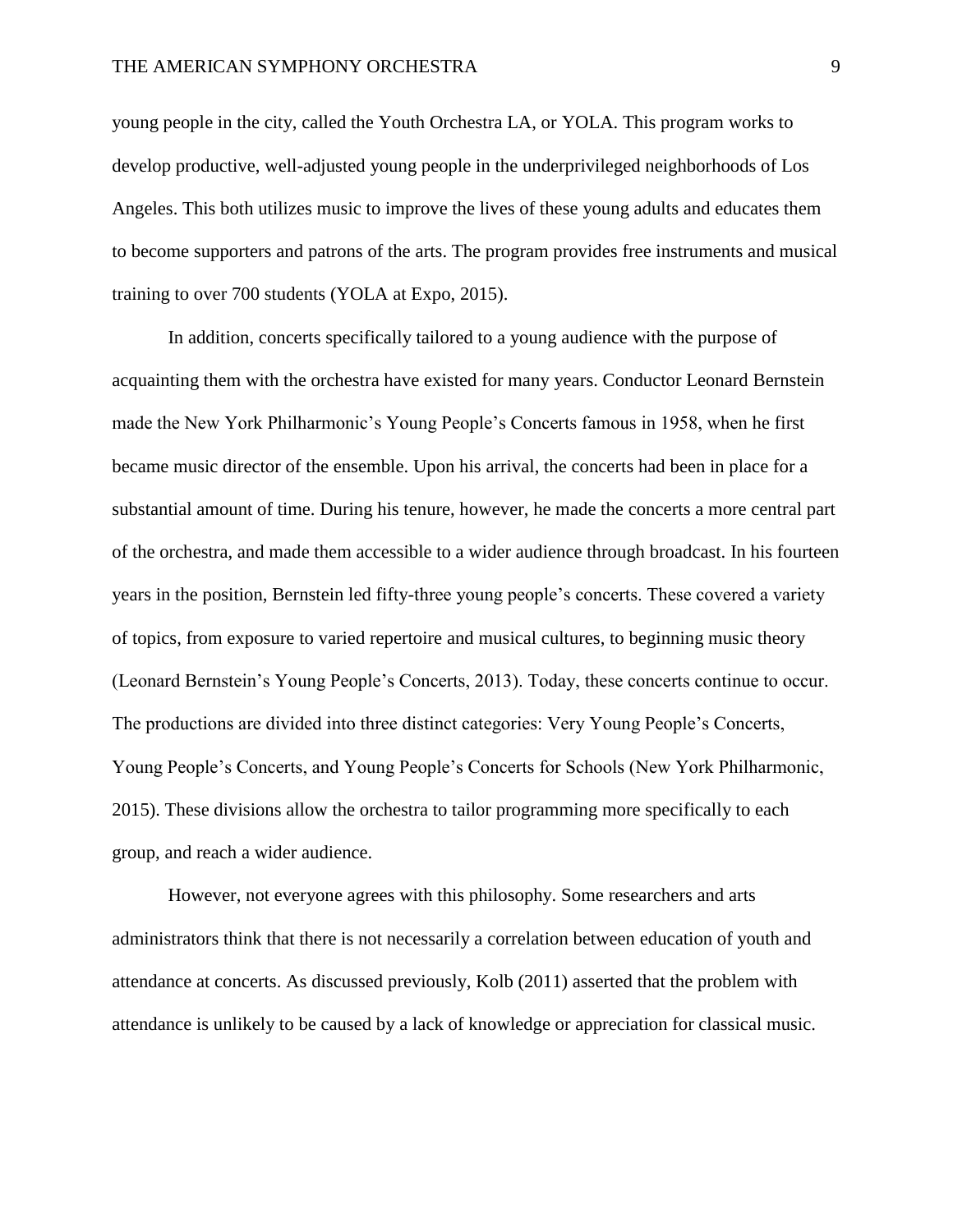Instead, he believes that the concert environment itself must be changed in order to increase widespread accessibility.

## **Non-traditional Programming**

Another technique that is being utilized by many orchestras today is the use of nontraditional programming. This occurs in a variety of ways, including performing at different venues, inviting guest soloists from different genres, and utilizing multi-media elements. There are a plethora of examples of this in a number of locations.

Locally, the Waterloo-Cedar Falls Symphony has implemented a number of these concepts. In 2013, they augmented a performance of Gustav Holst's *The Planets* with a short film comprised of artwork by local illustrator Gary Kelley (Groat, 2013). This added an additional visual element to the performance of a fairly standard piece of repertoire, allowing the audience to encounter it in a new way and experience something that could not be done at home. In their current season, the Waterloo-Cedar Falls Symphony invited a guest trio that performs in an eclectic genre, and also held an audience sing-along for Handel's Messiah. These actions demonstrate the diversity that the symphony is trying to introduce in their programming.

One controversial use of unusual programming was the Colorado Symphony Orchestra's creation of a performance experience called "Classically Cannabis." This programming decision followed the highly discussed legalization of recreational marijuana in the state. While some individuals supported this choice, the city of Denver expressed some concerns. They sent a letter to the orchestra prior to the performance urging them to cancel the show, as it was allowing people to smoke in public which was still illegal. Yet, after some changes in order to fit within the legal framework, the concert still occurred. A large amount of money was raised, but the ticket price for this event was \$100 per person (CBS, 2014). While this programming was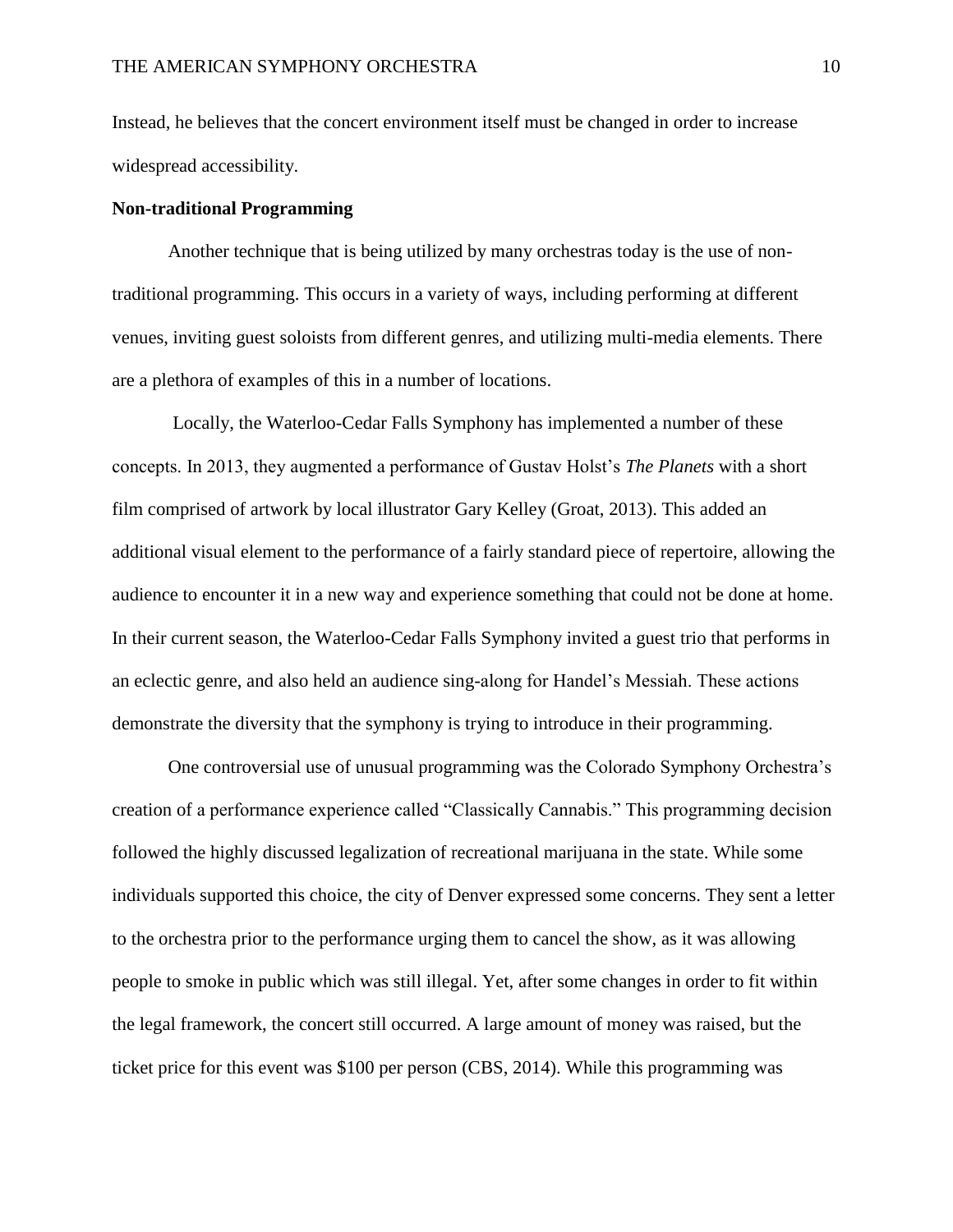certainly unique and an attempt to think outside of the traditional confines of classical music, there was quite a bit of debate surrounding it. The use of recreational drugs, combined with the high ticket price, certainly made this an opportunity appealing only to a certain niche audience. This raises the question of whether this is truly helping the problem, or simply changing one small group of orchestral patrons to another small group with slightly different interests. While this may cater to millennials temporarily, there may be a problem regarding its sustainability as orchestras work to reach other populations.

#### **An Overview of Millennials**

A variety of differing estimates exist in regards to when this generation actually begins and ends. Birth years range from 1980 until 2004, depending upon the source. However, as this study will deal with college students exclusively, the millennial generation will be defined as those born between 1985 and 1997, for purposes of this research. There are about 100 million people in this generation (Howe, 2014), and they are poised to quickly become the adult workforce in America (CBS). Due to the cultural and technological conditions in which they were raised, this group thinks and interacts with other much differently than previous generations. Therefore, it is critical to understand their perspective if orchestras hope to attract them as ticketholders.

There are a variety of characteristics attributed to millennials that are relevant to their decisions as consumers. Many of the traits that they now exhibit can be largely attributed to the social and economic environment in which they were raised. Despite the portrayals frequently seen in the media, this group is actually very risk-averse. Serious violent crime, abortion, and teen pregnancy have all fallen significantly among this generation (Howe, 2014). This applies to economic decisions as well, as this group is hesitant to spend a lot of money or go into debt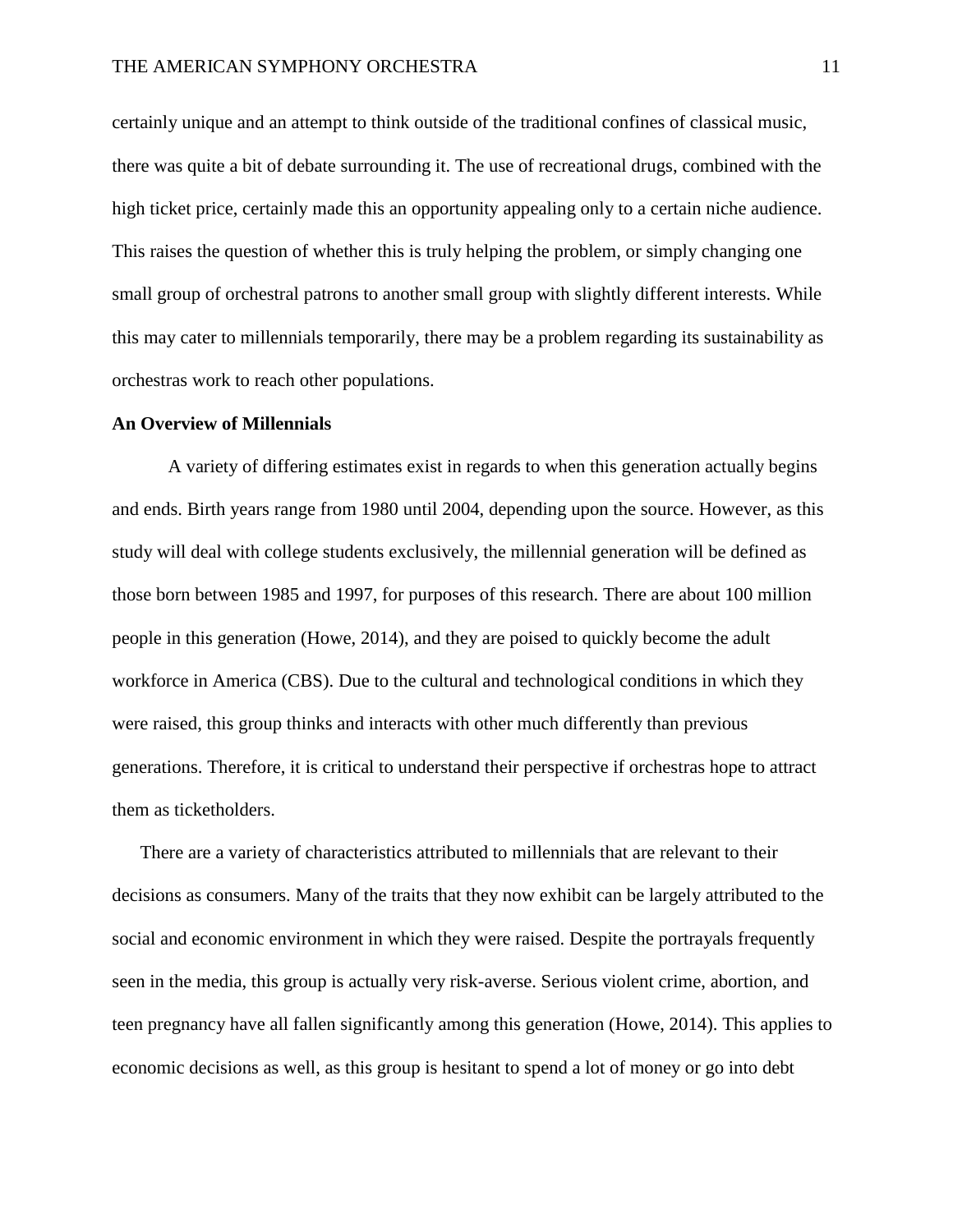(Howe, 2014). This affects orchestral marketing, as many tickets to such concerts cost quite a bit of money. If this generation does not support economic risk-taking, it is less likely that they will spend a copious amount of money to attend a concert about which they are unsure.

Socially, a focus on family, and protection of young children, was a major cultural value when they were being raised, leading to a belief that family is one of the most important things in life. This has also translated to large numbers of millennials living with their parents. Additionally, millennials are very achievement oriented, with graduation rates from both high schools and four-year universities at record highs (Howe, 2014). This emphasis on educational achievement may also have an impact on how millennials respond to classical music. Specifically, a 2002 study conducted by Princeton University indicated that individuals with a higher level of education were more likely to attend classical music performances. Those with a Bachelor's degree were more likely to attend than those without post-secondary education, and those with a graduate degree were more likely to attend than their colleagues with a Bachelor's degree.

Millennials have been raised in a culture of constantly evolving technology; therefore, they are tech-savvy. Many of the qualities that have been attributed to this generation, including selfabsorption, can be partially attributed to this technological focus. One example of this is the concept of a "selfie." Tan (2014) argued that this desire for self-expression has existed throughout human history, but its feasibility has simply expanded with additional technology. A focus on technology and social media also pertains to an interest in being connected to others, which is a common characteristic attributed to this group (Atkinson, 2013).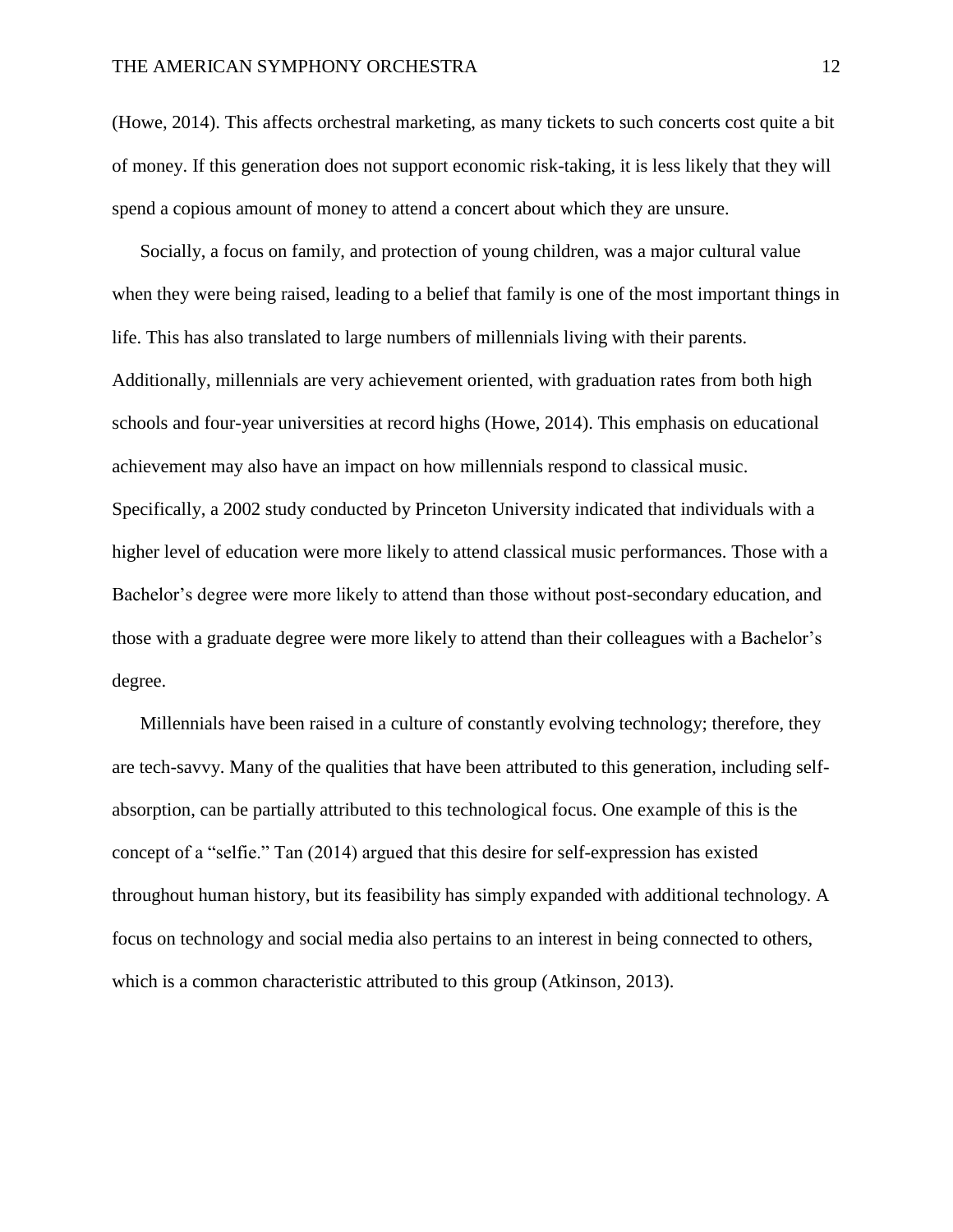## **Marketing to Millennials**

As previously discussed, millennials are a unique generation, with their own set of beliefs and values. Therefore, marketing to this target audience requires specific knowledge. In a world of increasing technology and constant communication, interconnectivity is seen as a critical component. According to Atkinson (2013), "to 'own' millennials, marketers will need to understand how they link with each other, with brands, with influencers, with media platforms and their devices" (p.1). Sometimes, it is difficult to determine which technology to utilize, since this generation uses such a vast array for different purposes. Atkinson argued, though, that instead of focusing on the specific medium, marketers should focus on making connections. "With an insatiable need to be connected and continually validated for their level of 'insider' status, millennials are their own medium" (Atkinson, 2013, p.1). Therefore, instead of trying to use the correct platform, marketers should focus on how to connect people.

In relation to an arts organization such as an orchestra, this can be implemented in a number of ways. Interconnectivity can be developed and built upon through social media platforms, but marketers must thoroughly understand these platforms in order to maximize their impact. Used in a way that resonates with the public, social media can build connections with potential audience members. In addition, the performances must be both accessible and affordable to millennials. One orchestra that has implemented an innovative program to reach this group is the Cleveland Orchestra. Recently, it has seen a massive increase in orchestra attendance, with ticketholders comprised largely of children and students. Specifically student attendance has increased by 55 percent this year, reaching more than 18,000 young people. A variety of tactics have been implemented to achieve this. One is decreased cost of tickets. College students can purchase "Student Advantage" tickets for \$10, and children under the age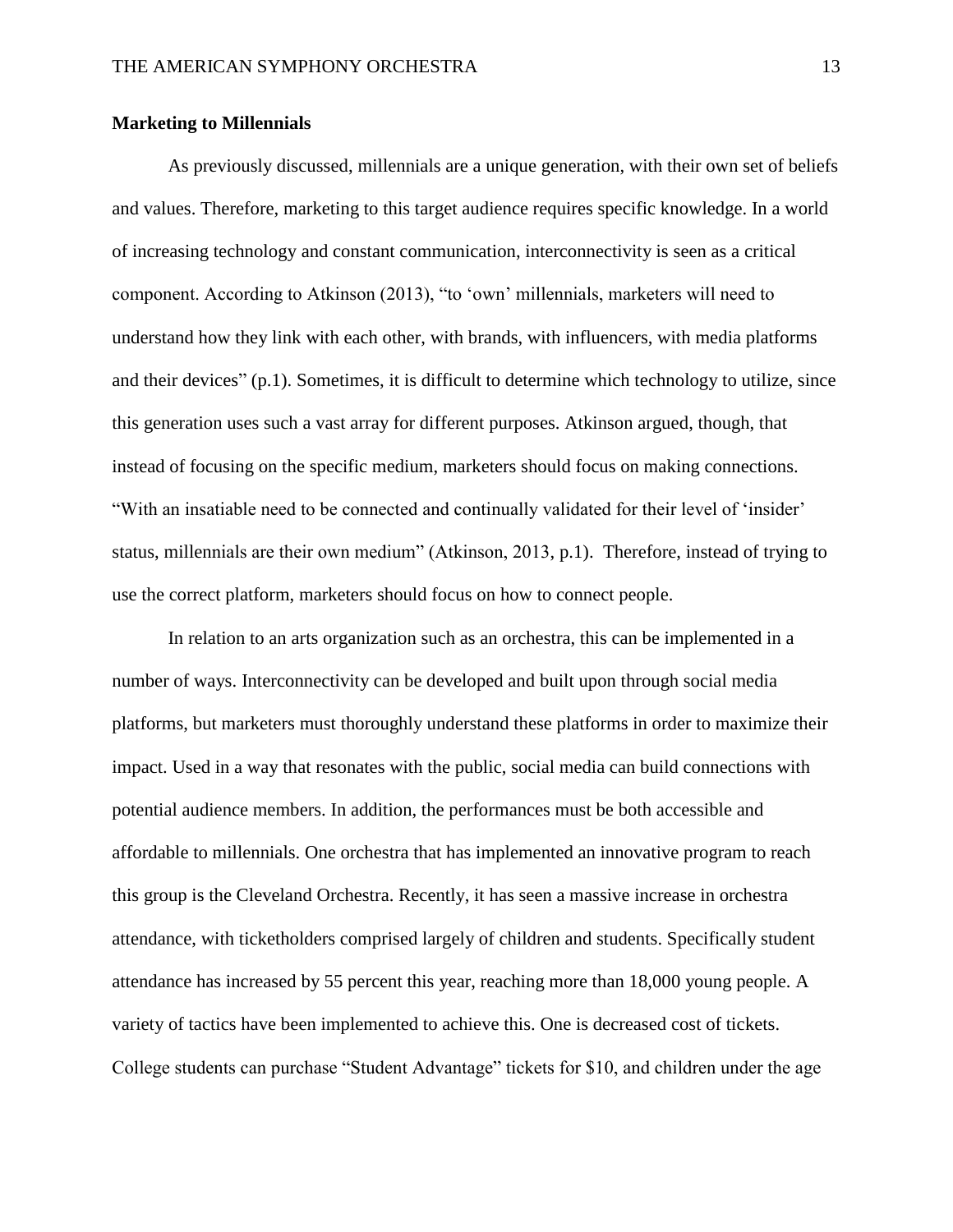of eighteen can attend concerts for free. Despite the large number of discounted and free tickets, total revenue has also increased. A second tactic employed has been social media presence on Facebook and other sites. In addition, the orchestra has employed unique programming, featuring diverse combinations. These have ranged from banjo player Bela Fleck to ballet companies, rockers to world music ensembles (Cleveland Orchestra, 2013).

In conclusion, it is evident that a momentous problem is currently facing American orchestras in regards to decreasing attendance and financial struggles. This problem is especially prevalent among young people, and must be combatted in order to provide a future for orchestral performance. Yet, is critical to understand the culture and motivations of these individuals in order to effectively connect with them. As the generation thrives in atmospheres focused on experiences and high interconnectivity, the orchestras must be willing to think innovatively in order to incorporate these aspects into the concert environment.

## **Methodology**

 The method implemented for this research was the distribution and analysis of a survey discussing orchestral attendance decisions to University of Northern Iowa students. This survey involved nine to eleven questions, (see Appendix A) depending on the individual, discussing the musical background of participants, their performance attendance choices, and what factors led to these choices.

 The survey was administered to a variety of students on campus who were split into three groups for research purposes: music majors, non-music majors who have been involved in music, and non-musicians. These groups were determined based on participant responses to questions regarding their musical involvement. E-mails were sent to directors, professors, and administrators of various groups on campus, who were urged to send the survey link on to the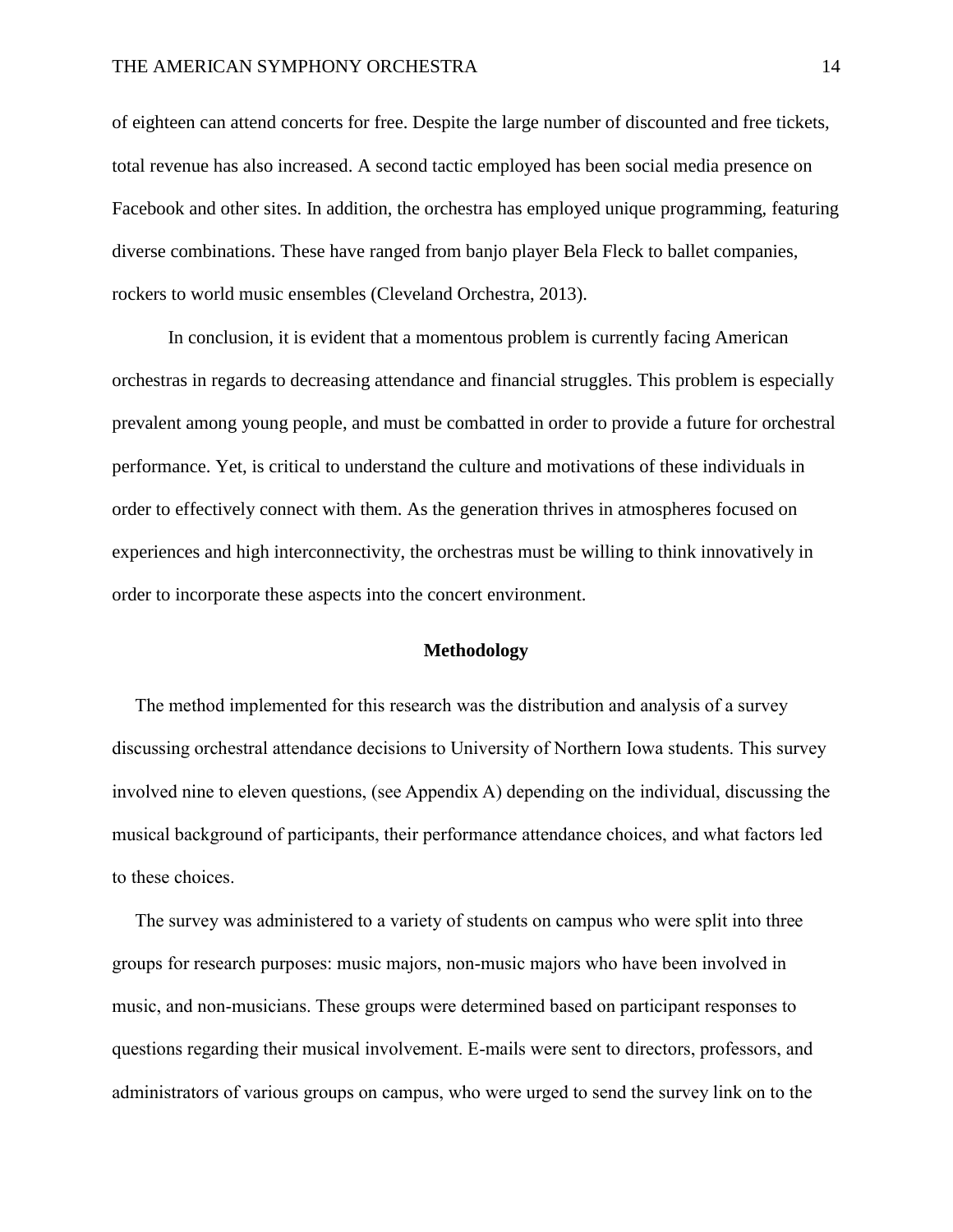students with whom they work. Specifically, the survey was sent to all members of instrumental ensembles on campus, including the Panther Marching Band, Symphonic Band, Wind Symphony, and Symphony Orchestra. In addition, it was distributed to all Soundscapes Music Appreciation students and sent out as part of the University of Northern Iowa Honors Program updates. The researcher also offered to visit any ensembles or courses in order to explain the survey to potential participants, and carried out a presentation for the Symphony Orchestra. Students had approximately two weeks from the time the survey was posted in which to complete it. The survey was administered electronically through the Google forms online platform. Data were collected from a total of 145 students. Prior to administering this survey, IRB certification protocol were followed in order to secure approval.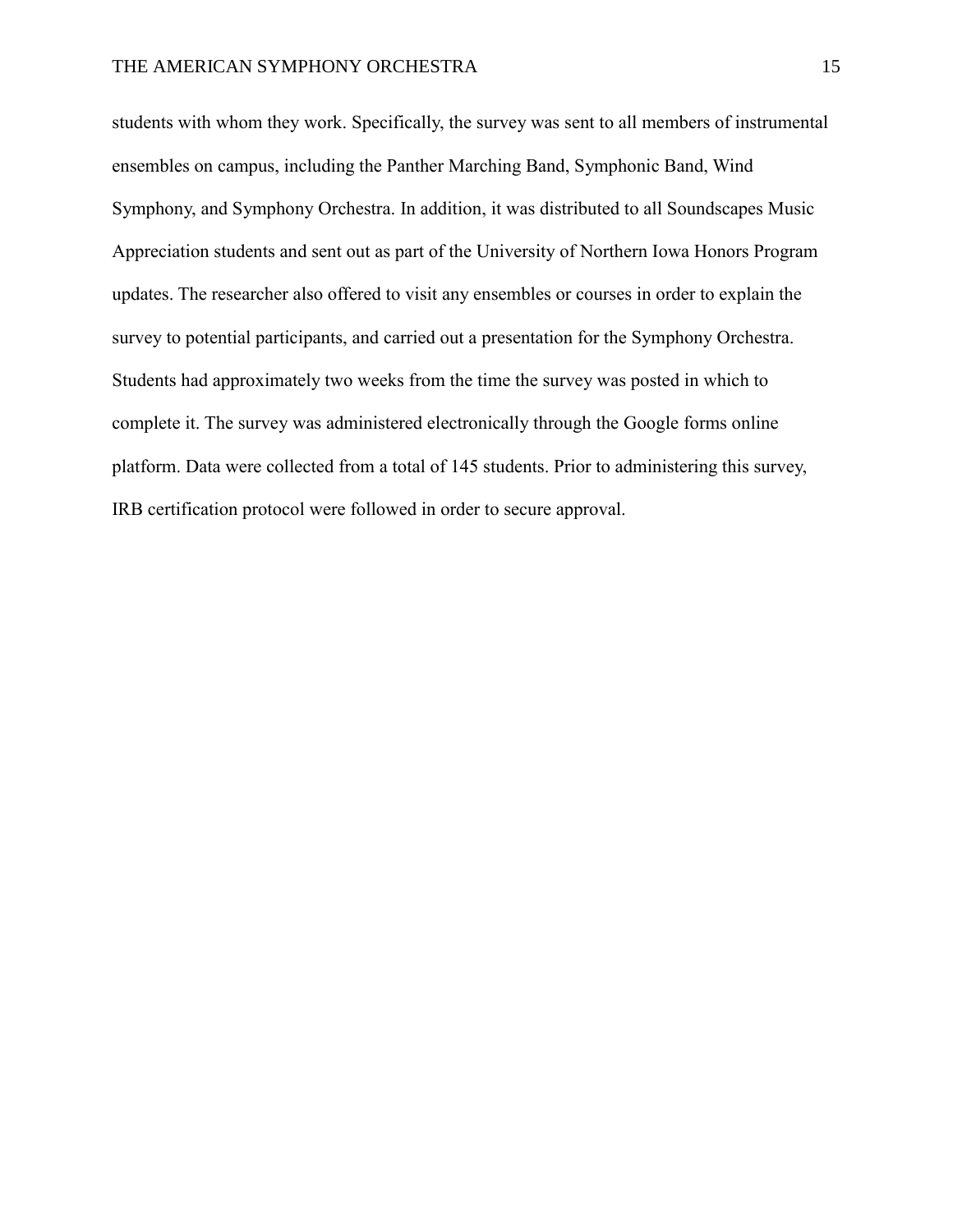#### **Results**

Numerous results were obtained from this survey. Of the 145 individuals responding, 63 people (43.4%) indicated that they had attended more than five instrumental classical music performances in the past year. Twenty-four had attended three to four, 29 had attended one to two, 25 had attended none in the past year but had at an earlier point in their life, and four had never attended such a performance (Figure 1).Therefore, it appears that the majority of the participants in this survey had attended at least one performance in their lifetime, and so were informed enough to satisfactorily complete the survey.



A similar pattern emerged with regards to classical music experience. The group identified by highest number of participants was those receiving a music degree. Of those surveyed, 36.6 percent indicated that they were receiving such a degree, while 35.9 percent reported that they were part of an ensemble in middle or high school, and 15.9 percent indicated that they have participated in a college ensemble. Therefore, approximately 88 percent of the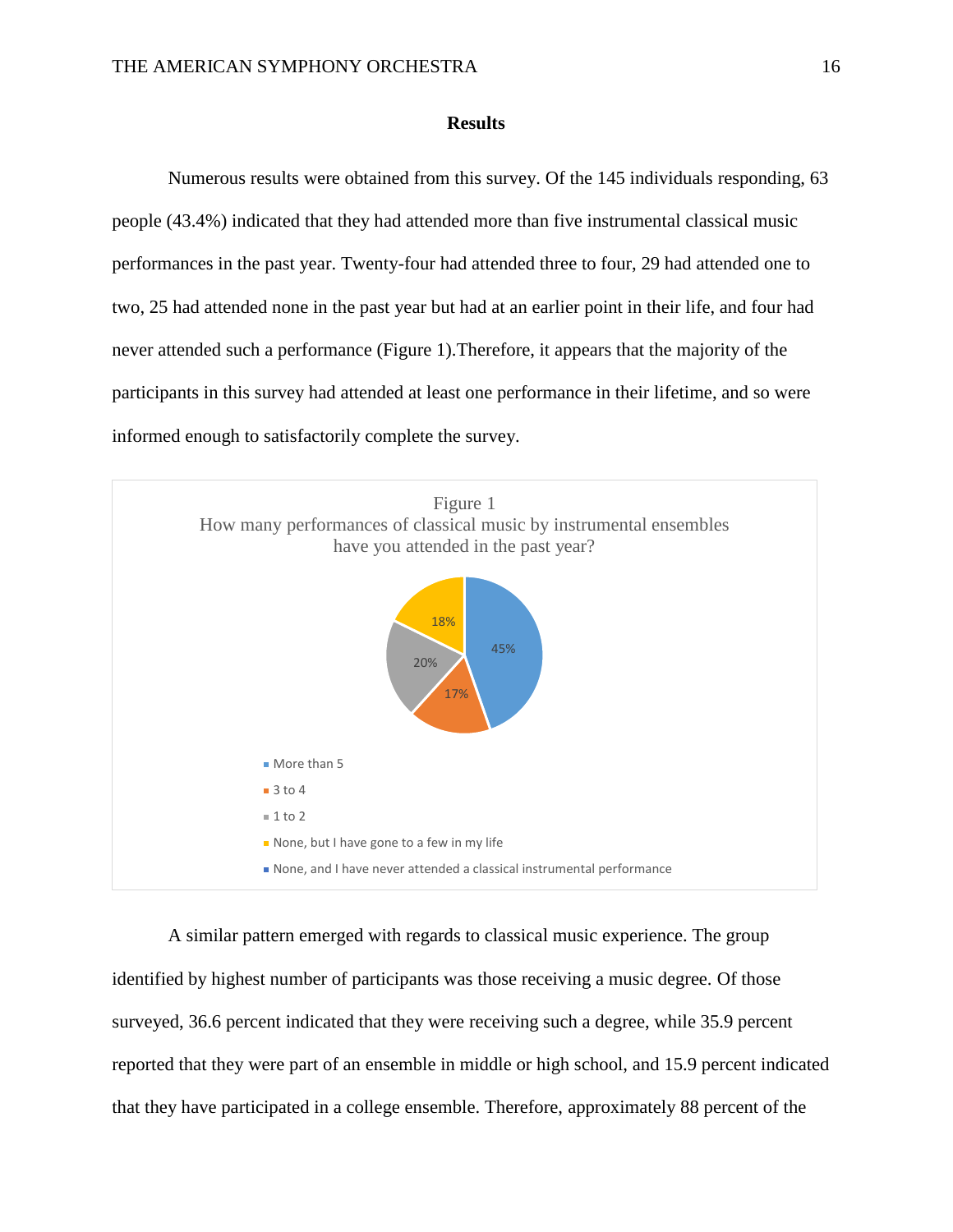respondents in this survey had some experience as a member of a musical ensemble at some point in their life. Comparatively, only about 12 percent had no musical experience (Figure 2). These classifications were utilized when evaluating responses to other questions, as they allow for differentiation between populations.



Overall, the factor that was most commonly cited as the main reason for concert attendance was the attendance of family and friends. This was the primary factor that led 46.9 percent of total respondents to attend the performance. The second factor was an interest in new music, which received 25.5 percent of responses, third was a desire for a new experience at 15.9 percent, and fourth was the recognizable nature of the music, which received 11 percent of responses (Figure 3).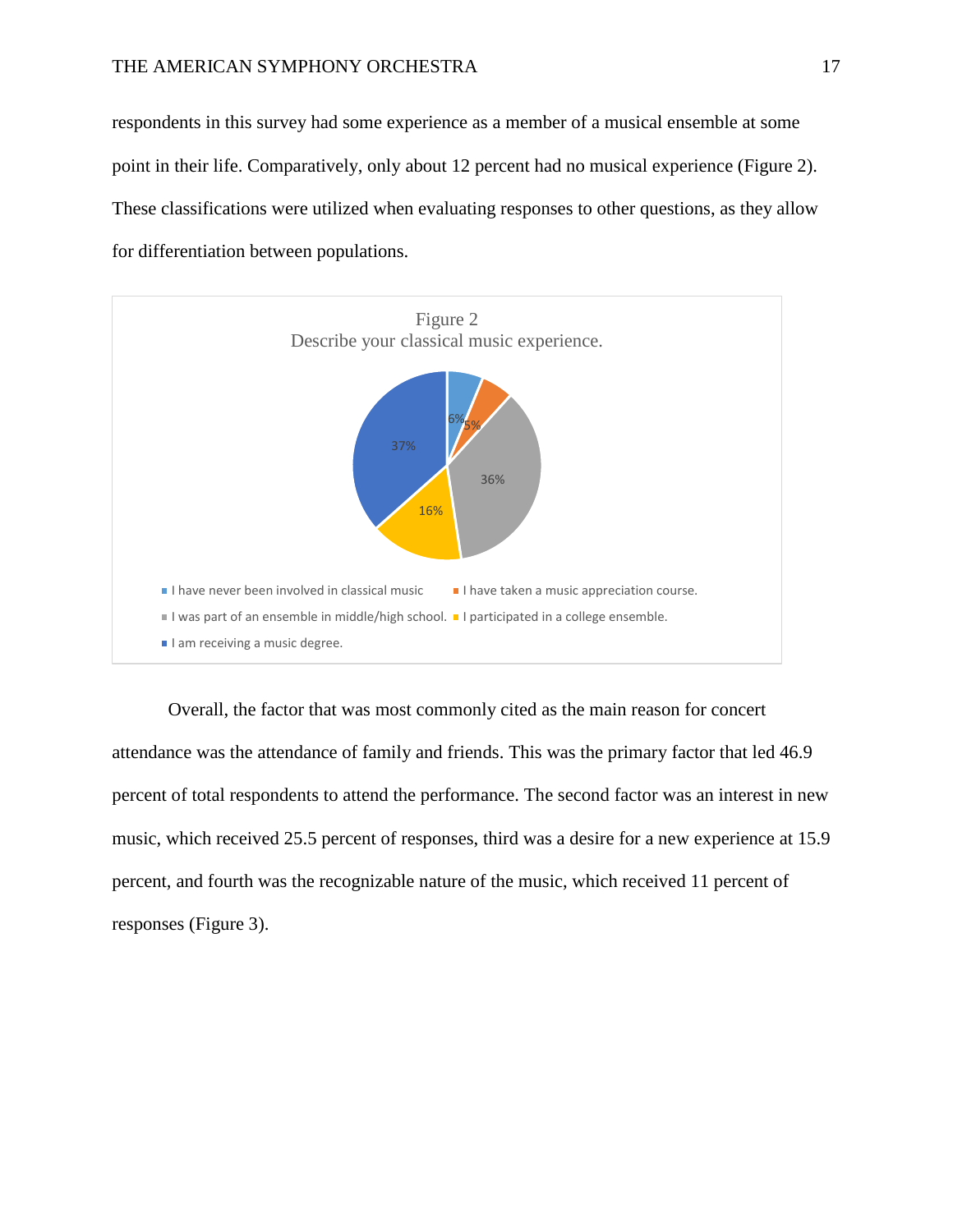

When broken down into three groups: music majors, non-major musicians, and nonmusicians, there was variation in regards to the primary factor affecting concert attendance. The majority of non-musicians cited family and friends as the largest factor affecting their decision, with 76 percent of respondents selecting this option. For non-major musicians, this was still the most common factor, but the margin was much less definitive than it was for non-musicians. Fifty-seven percent of non-major musicians cited family and friends as the cause of their attendance. However, this trend was not consistent among the music major group. This population cited interest in new music as their primary motivation for attending an orchestral performance, with 47.2 percent of participants indicating this preference (Figure 4).

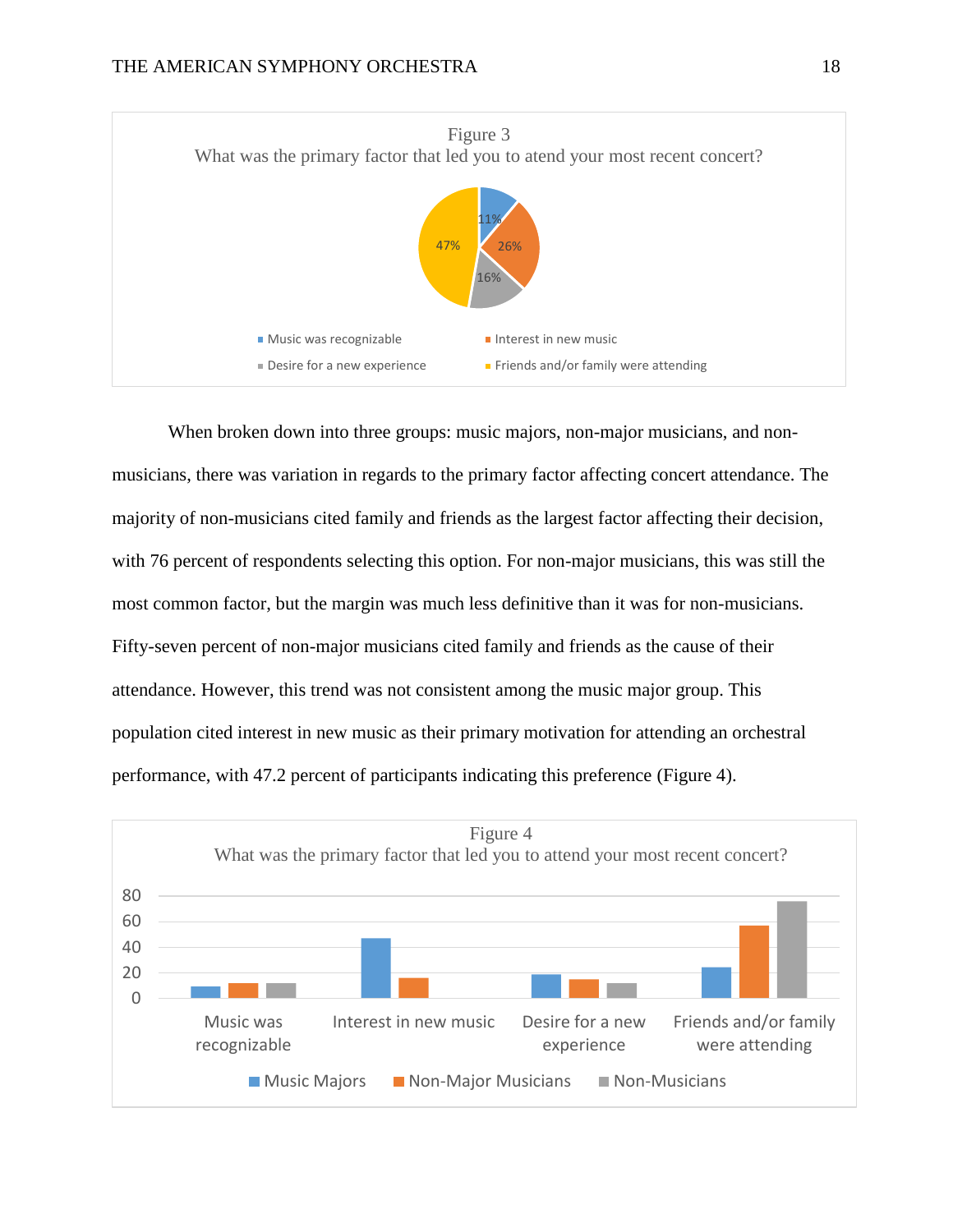When asked how they found out about their most recent concert, the largest number of participants indicated that they were notified by family and friends, and this answer comprised 47.6 percent of total responses. The next most commonly cited source of information was social media such as Facebook or Twitter, which constituted 19.3 percent of total responses (Figure 5). Other forms of communication, such as e-mail, television, posters, and class announcements were significantly less commonly reported.



When asked to rate their concert experience 44.1 percent of respondents classified it as very positive, and 46.2 percent indicated that it was positive. Therefore, approximately 90 percent of people surveyed indicated that they had a positive experience when attending a classical music performance. The remaining individuals classified their experience as neutral, and no participants indicated that their experience was negative. Similarly, 87.6 percent of respondents said that they do plan to attend future classical performances.

Respondents were then asked why they classified their concert experience as they did. The most common response was quality of music performed, which received 63.4 percent of total responses. The second most commonly selected reason was emotional reaction to the music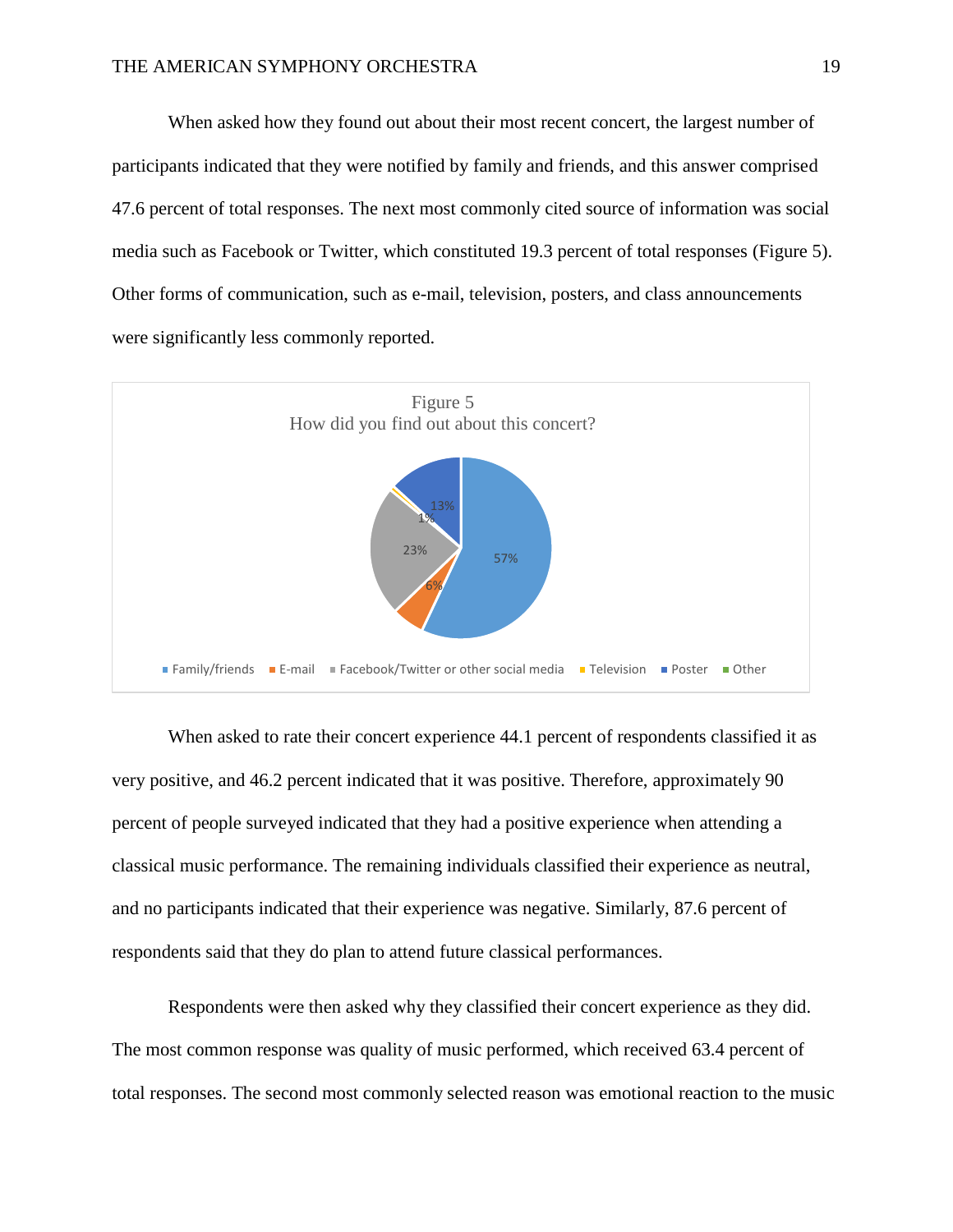performed, which received 19.3 percent of responses (Figure 6). Significantly lower factors included relatability of the concert, length, and interactions with other people while at the concert.



There were numerous factors cited as the most common reason that individuals do not attend concerts. However, the most commonly selected answer was that they do not know they are happening, which received 33.8 percent of responses. The second most commonly cited reason was that no one they know is going, collected 23.4 percent of responses. A large number of individuals also cited busy schedules or inability to find time as a factor that contributed to their attendance decisions (Figure 7). Other factors cited included price, inability to understand the music performed, and discomfort in the concert environment.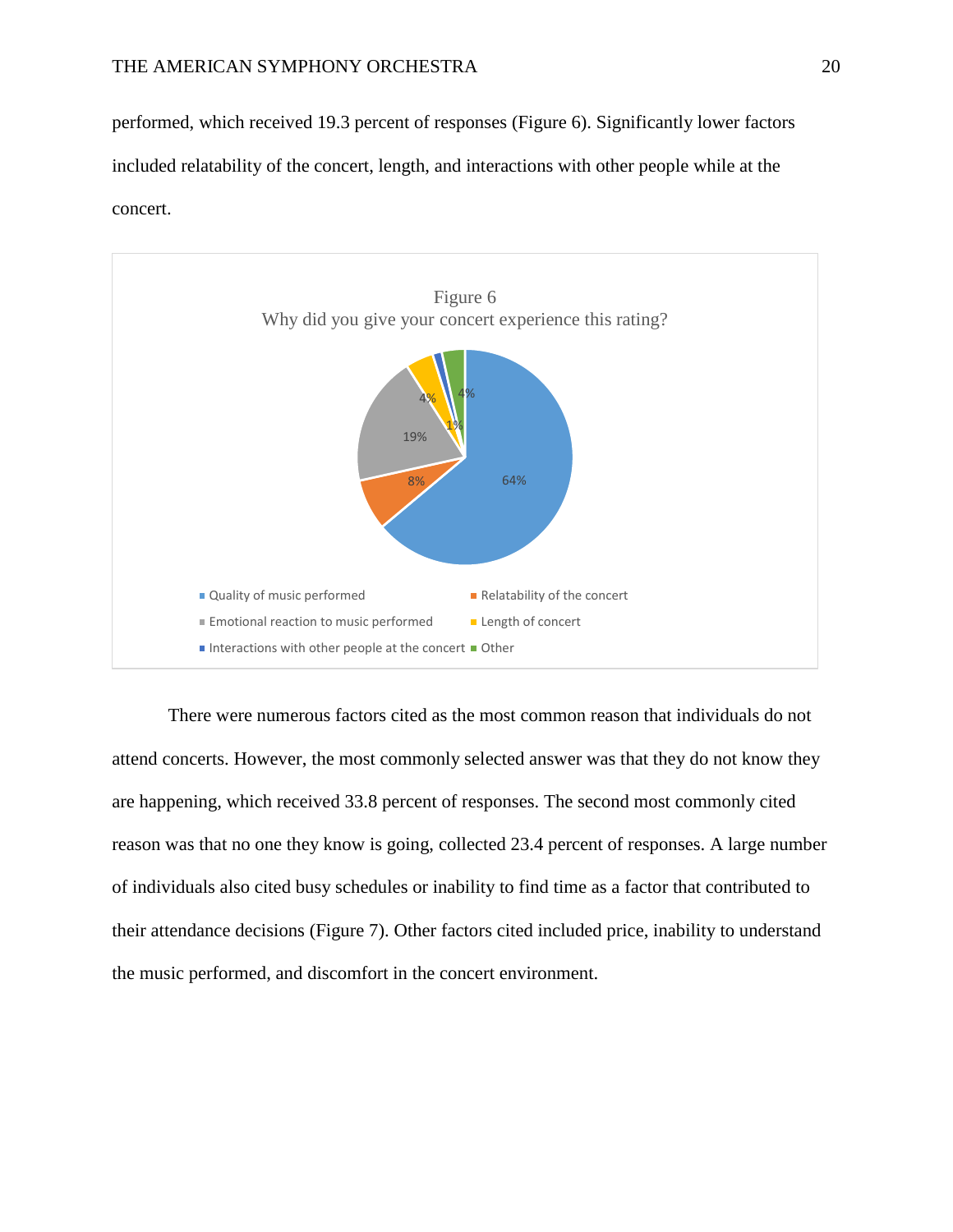

The next question posed was what would most increase these individuals' likelihood of attending a concert. Throughout all three subgroups, the general consensus was that better publicity and information would raise the chances that a concert would be attended. Of those surveyed, 41.4 percent indicated that this would most increase their likelihood of attendance. Secondarily, performance of more well-known music was cited by 22.1 percent of people as a factor that would increase their attendance. Shorter concert length was cited by 16.6 percent of respondents as a factor that would improve their likelihood of attendance, while 15.9 percent said a cheaper price would help with this. Only 3.4 percent said that higher performance quality would positively impact their future attendance decisions (Figure 8).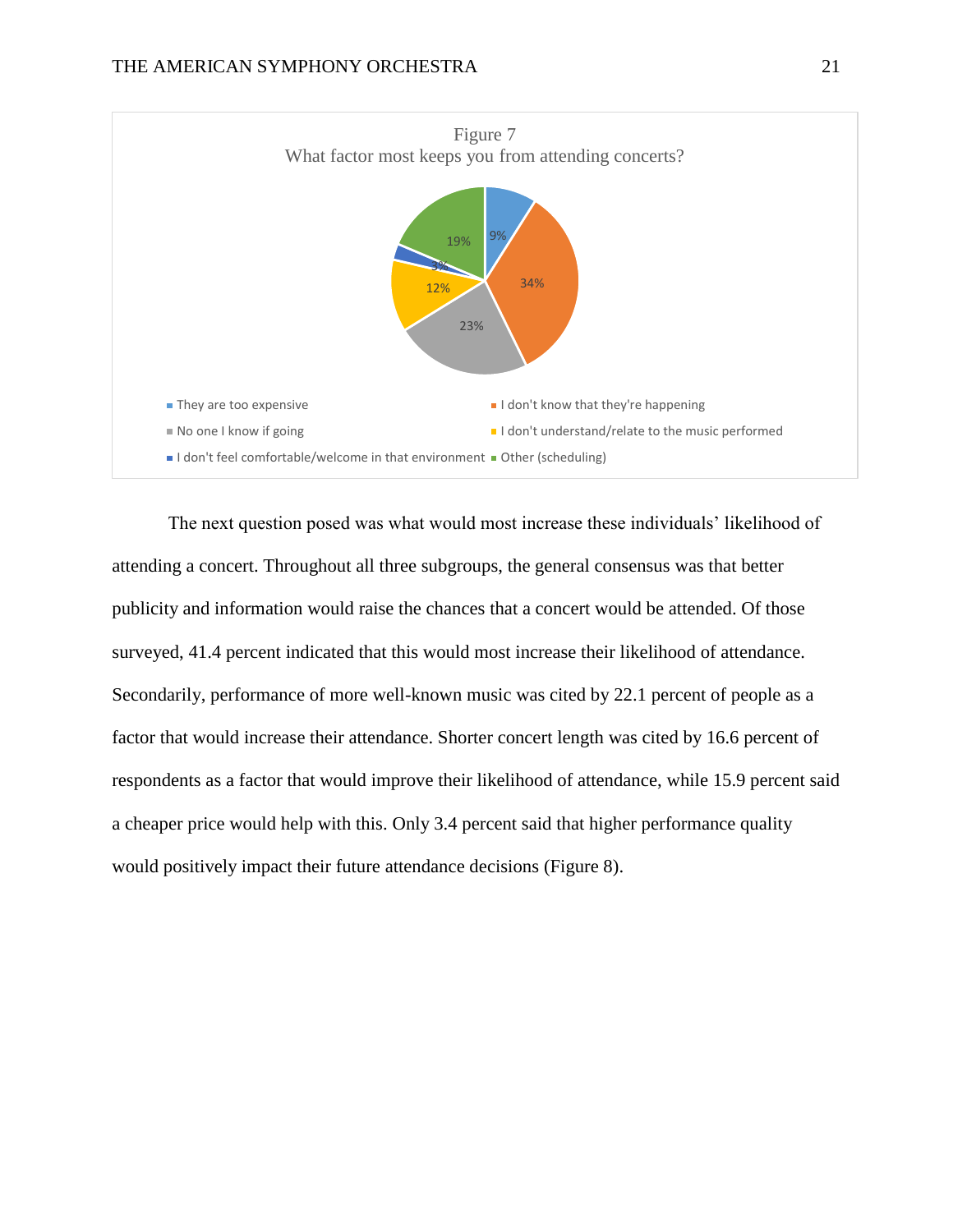

The responses to this question were also broken down into three groups: music majors, non-major musicians, and non-musicians. Unlike the question regarding the primary factor affecting attendance decisions, the responses to this question were quite similar across the three groups. However, more well-known music did increase in its frequency of selection moving from music majors to non- musicians. Fifteen percent of music majors selected this, 27 percent of non-major musicians chose this answer, and 35 percent of non-musicians felt this would most improve the likelihood of attending a performance. In addition, 41 percent of music majors and 44 percent of non-major musicians indicated they would be more likely to attend a performance if there was better publicity and information available. However, only 24 percent of nonmusicians selected this choice.

Specific questions were also posed for the students who were enrolled in a music appreciation course at the time of the survey. The first question asked was why the individuals chose to take this course, to which 45.5 percent of respondents indicated that they enrolled in order to graduate. Past experience in music and a desire to learn more was the reason cited by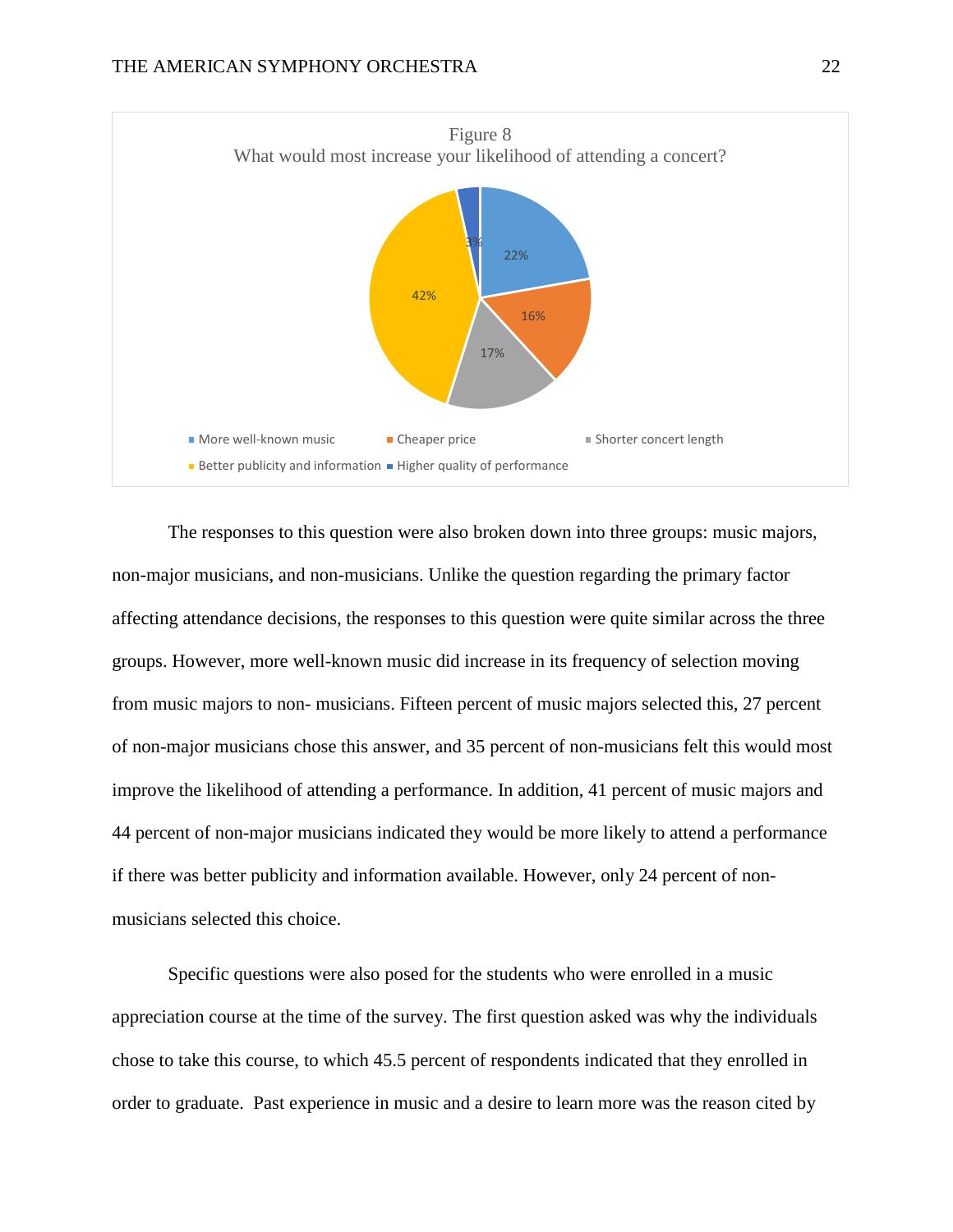### THE AMERICAN SYMPHONY ORCHESTRA 23

27.3 percent of respondents. Perceived ease of the course was the primary factor that led 18.2 percent of students to enroll, and 9.1 percent of student respondents said they chose this course because their friends were taking it (Figure 9).



The students were then asked how the music appreciation course has changed their feelings about classical music performances. The course had no change on the perception of classical music performances for 43.8 percent of respondents. Yet, 56.2 percent of students indicated that this class had made their perceptions either slightly or considerably more positive (Figure 10). No students responded that the course had a negative effect on their feelings about classical music performances.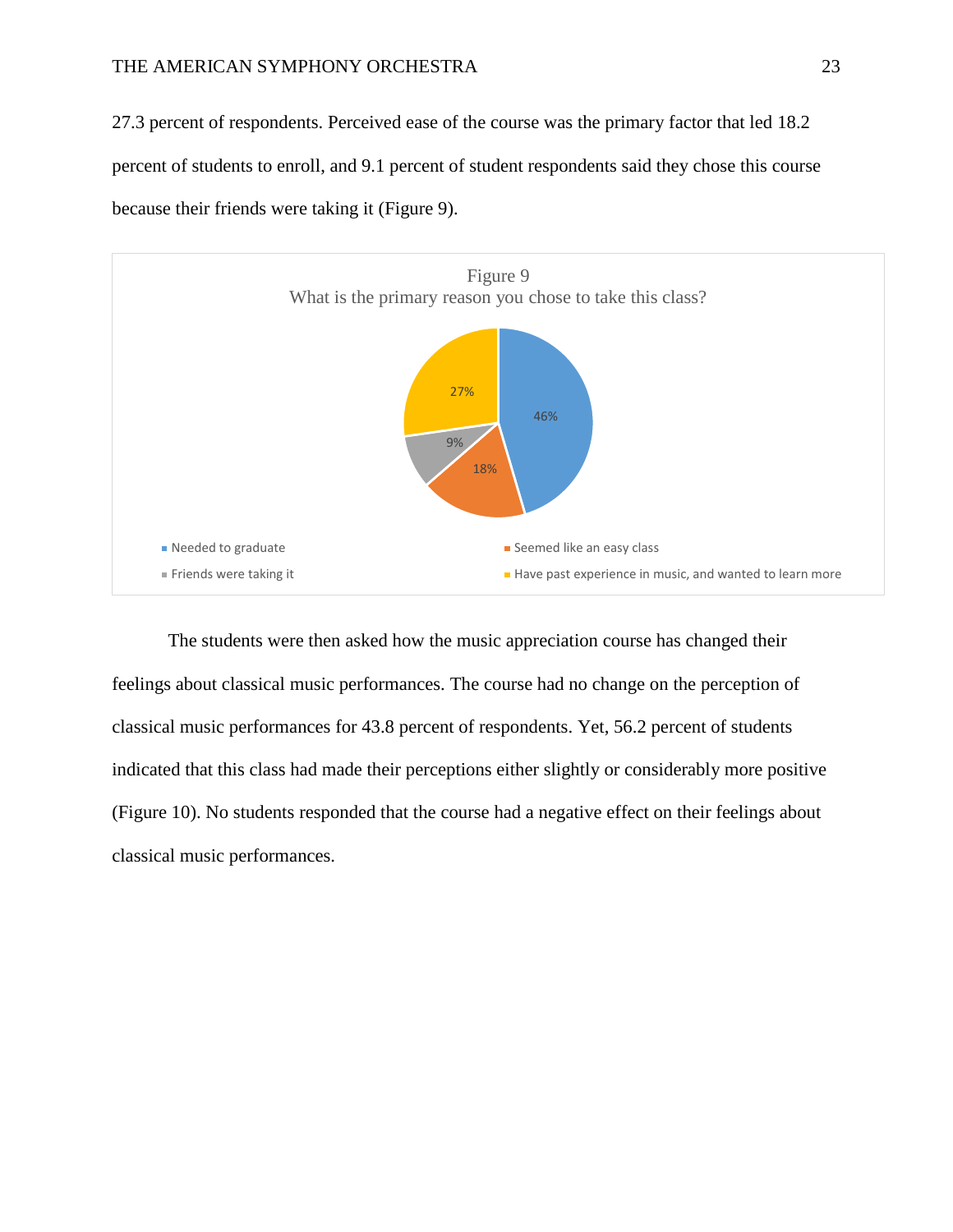

A final question was asked of music majors and ensemble members regarding the primary benefit of attending live classical performances. The most commonly cited answer was to experience something that is emotionally moving, which 58.9 percent of respondents selected. Second was exposure to new repertoire, which 21.1 percent of respondents said was the primary benefit of attendance at concerts. Learning from masterful players was the benefit listed by 14.4 percent of respondents, and getting new musical ideas was selected by 5.5 percent of respondents.

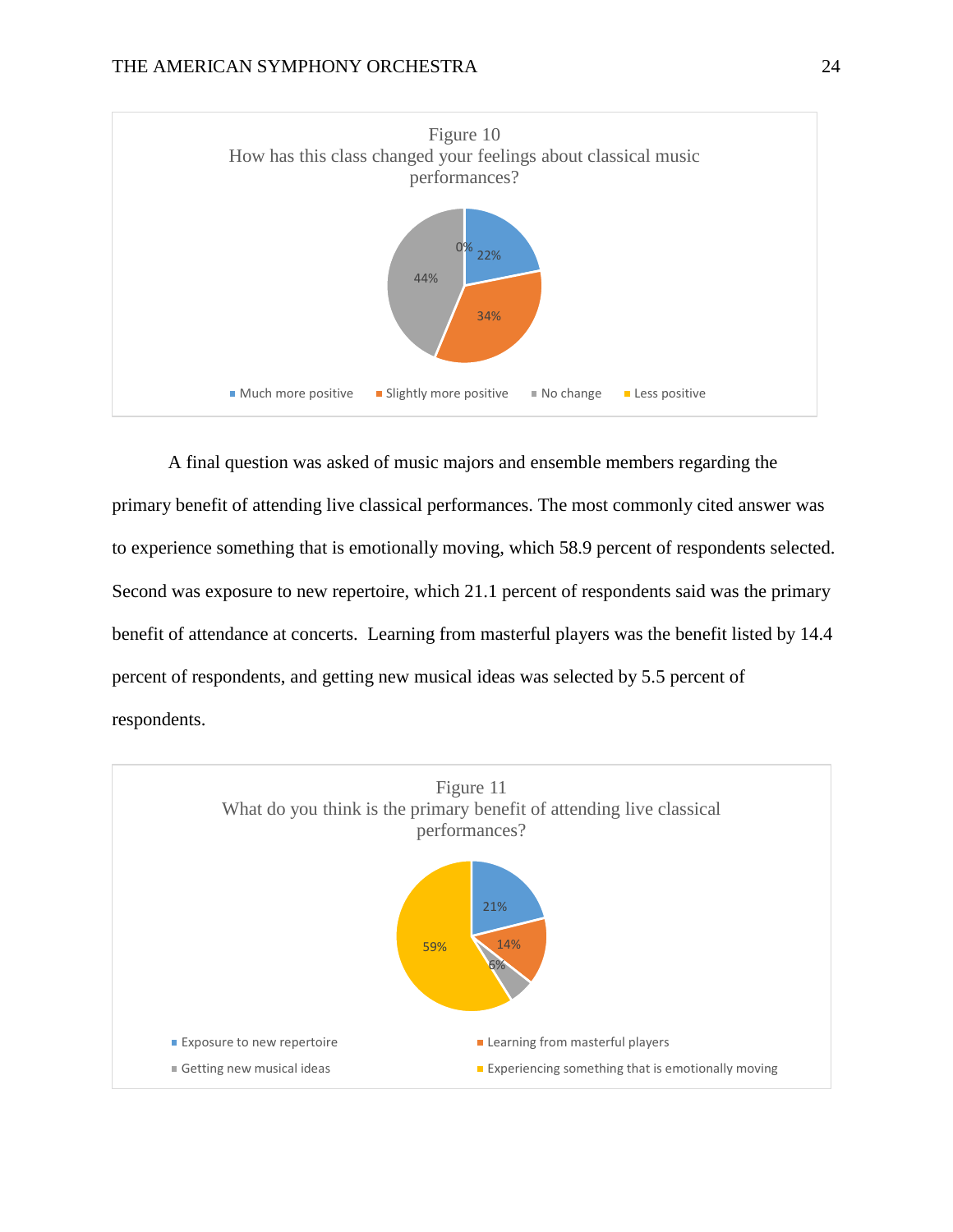#### **Discussion**

From these results, there are a number of conclusions that can be drawn. There are differences in motivations for concert attendance between music majors, non-major musicians, and non-musicians. This was evident especially in the question regarding primary factors that motivate an individual to attend a concert. In addition, the factors that would increase attendance were different for these three groups, as musicians cited more information as necessary for attendance, while non-musicians expressed interest in more recognizable music. Therefore, it is crucial that orchestras decide which audience to target. If motivations and influencing factors differ so significantly for these two groups, orchestras must tailor their messaging specifically to the group they are trying to reach.

Many students cite a lack of information as a reason for not attending. This illustrates that there is a problem in the information flow at some point. While orchestras may believe that they are publicizing concerts and events, this information is not getting to students. This is indisputably shown here, as all three groups indicated that more information and publicity would increase their likelihood of attending a performance. It is probable that there is disconnection between the orchestras and the individuals they are trying to reach. It would be valuable for orchestras to investigate where people are looking for their information, and then seek to utilize these sources. Better understanding the information seeking behaviors of the target audience can allow them to be more effectively reached. Therefore, publicity is an area that could be improved upon in order to increase concert attendance.

#### **Recommendations for Orchestras**

From these findings, recommendations can be made to help orchestras be more successful as they move into the future. First, the differences between the responses of music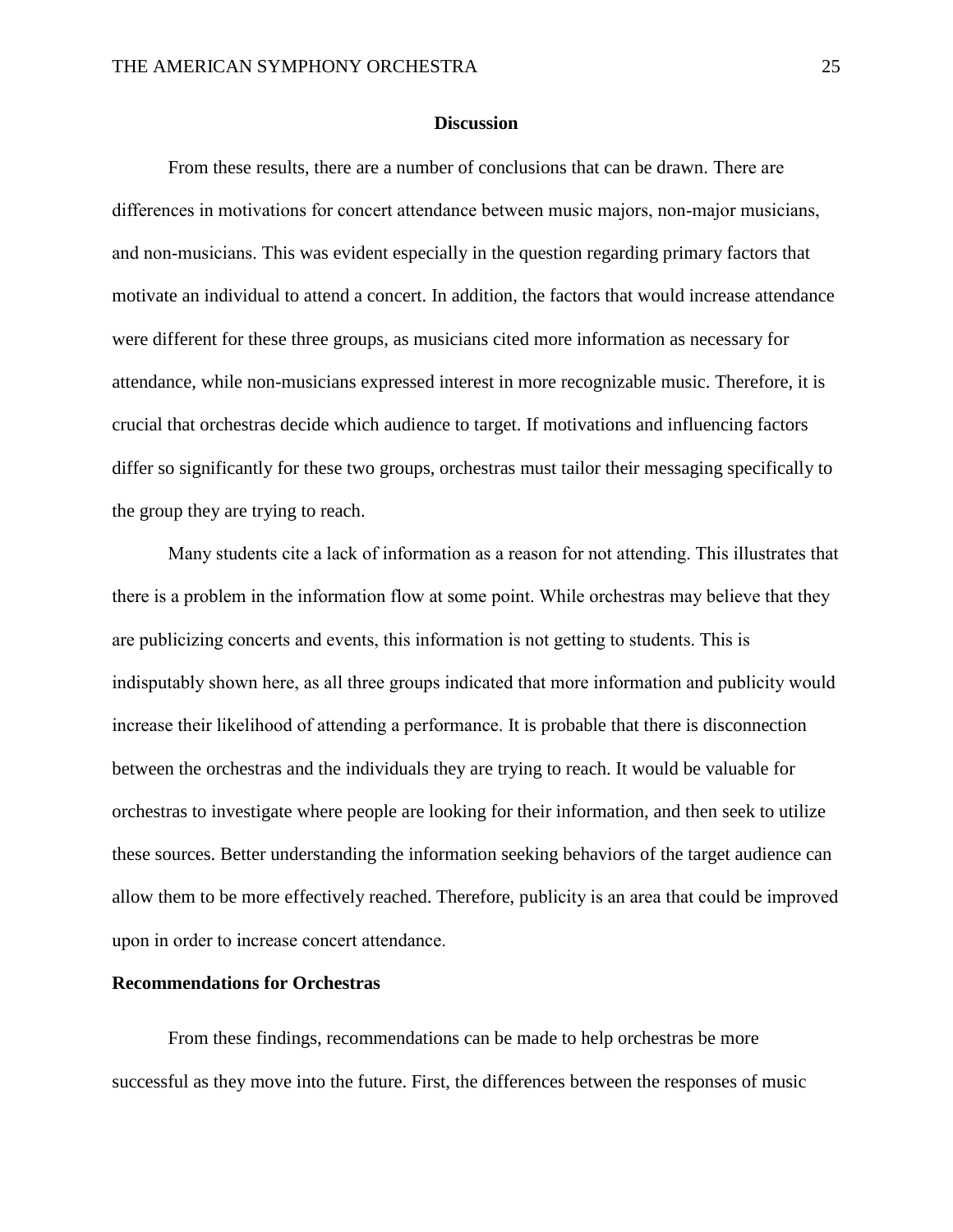majors and non-majors indicates that specific audiences should be targeted. Professional orchestras cannot use an identical approach for all populations and assume that it will be effective. Instead, specific audiences should be selected and targeted for marketing and publicity campaigns. In addition, it is crucial to understand the motivations of these groups, as well as where they look for their information.

Secondly, the prevalence of family and friends on attendance decisions emerged throughout the data. Millennials cite notification from family and friends as the primary manner in which they get information. In addition, non-music majors strongly indicated that the attendance decision of family and friends is a crucial factor in determining whether or not individuals attend concerts. Therefore, orchestras must work to ensure that family and friends are talking about performances. This involves generating a conversation so that information is passed along, both through word of mouth and digitally, by their target audience's peers. The 2015 Edelman Trust Study showed that people are much more likely to trust someone they know and believe to be like them, than someone from the organization that is doing the advertising. Specifically, the most highly trusted group from which to receive information is family and friends, which 72% of people trust (Edelman, 2014).

There are multiple ways in which this conversation can be generated. One is to utilize social media in a way that is interactive instead of simply informational. By inviting viewers to share or comment on content, they are engaging in a dialogue. Not only does this make them feel more connected to the orchestra, but also uses these interactions to reach the networks of those interacting. In other words, if someone shares an orchestra's post on Facebook, that content will reach that individual's friends instead of only the people who follow the orchestra's Facebook page. Another manner in which to generate conversation is to hold events and publicity stunts. If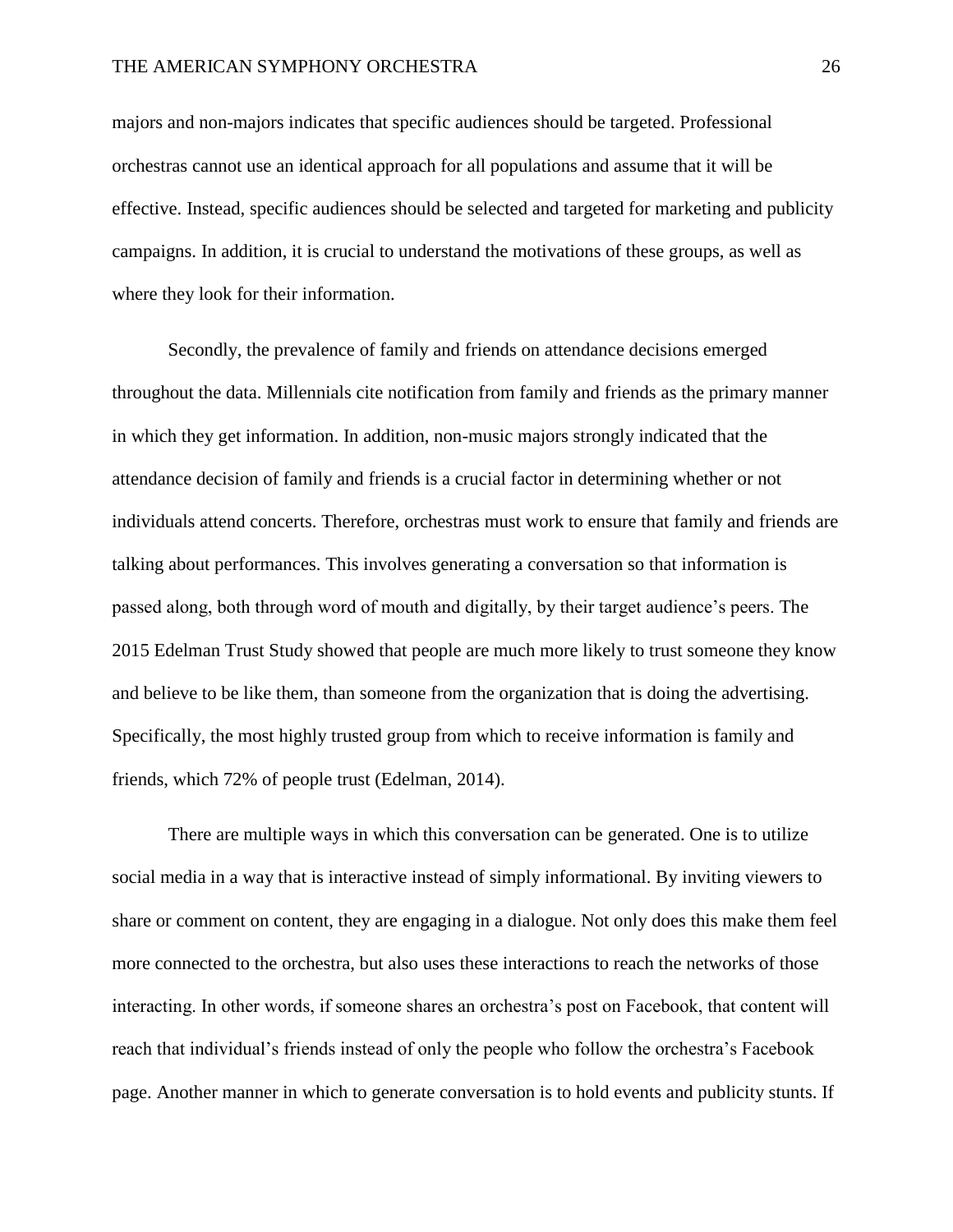something unexpected is going on, people are much more likely to talk about it. Therefore, orchestras must be innovative and creative. This could manifest itself in programming choices, partnerships with other artists, and events held outside of the concert itself. These could include anything from dinners to contests, festivals to endorsements. Overall, it is critical for orchestras to think outside of the box in order to generate conversation that will truly reach individuals of the millennial generation. This generation is bombarded with a plethora of information from all directions, yet orchestras must find a way to cut through and have their voices heard.

## **Suggestions for Future Research**

While this research exposed some underlying issues and patterns, it also brought up many more questions that could be investigated in order to better understand this complex issue. Since the millennial generation students tend to cite lack of information as a reason for not attending performances, it would be telling to look into where they get their information. Looking at where they find out about other events they attend could help marketers at orchestras understand where best to reach them.

In addition, the difference between music majors and non-majors on some questions raises a question about the impact of music education. Why do these groups have such different responses to some questions, yet much the same reaction in other areas? Does increased exposure to music or a more thorough understand of what is going on influence a person's likelihood to attend a concert? If this is the case, there are many directions researchers could go. Does music need to be taught at a certain formative age in order for students to gain this understanding of its purposes? As music programs are being cut from public schools, this may have an effect on future generations' ability to understand and enjoy performances of classical music. Also, should music education be mandatory for all students? At what point do we, as a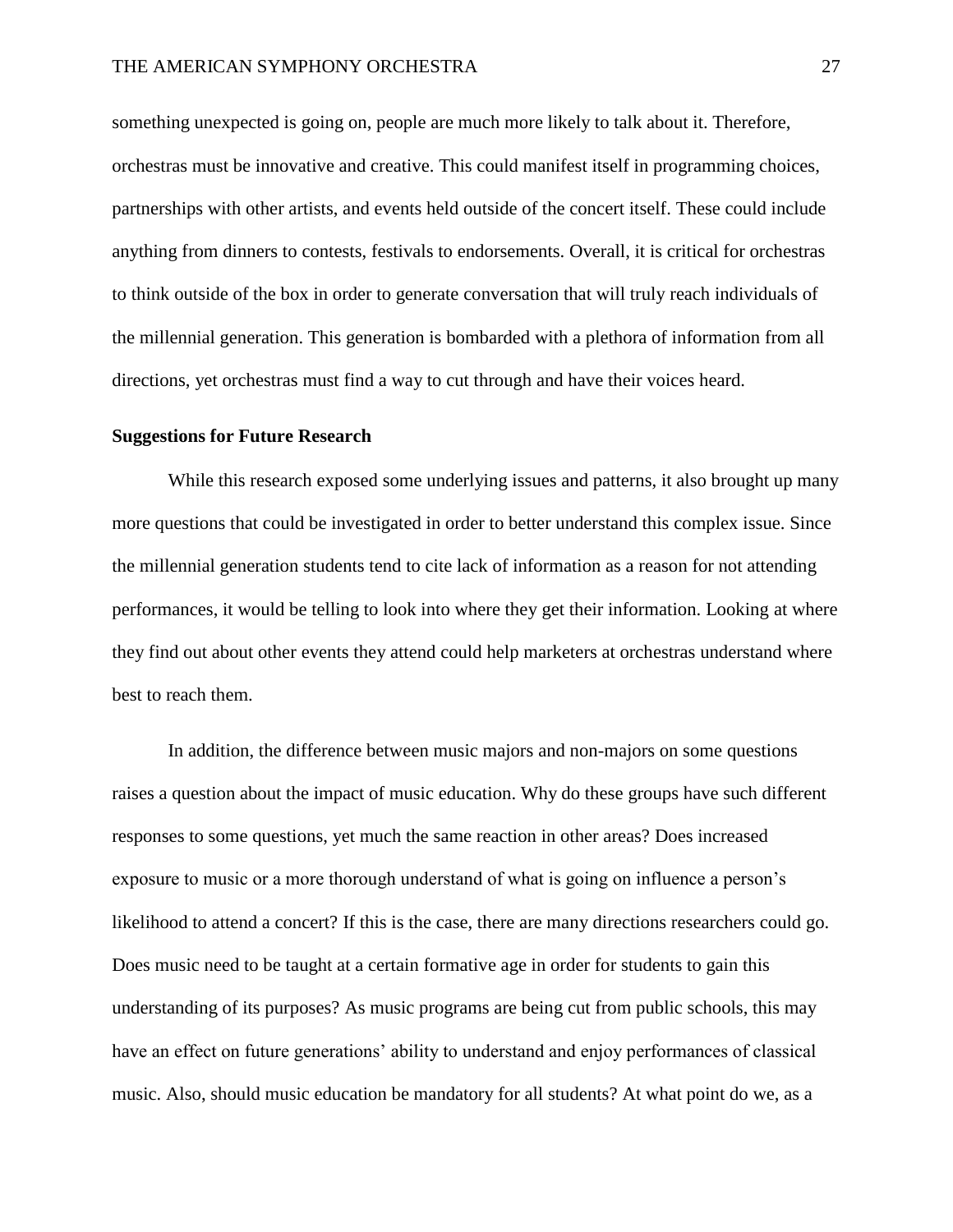society, draw the line between what can be required and what must be left to personal preference and independence?

Another interesting topic for further investigation involves the orchestra's obligations as an institution. Many orchestras in modern society are pairing with popular artists, playing movie music, or putting on outdoor concerts, among other things, to attract a new audience. While this may bring in young people or those who may have been previously unfamiliar with orchestral performances, it also may upset for traditional long-time ticket holders. Is this solving the problem, or simply shifting to favor a different demographic? On a more existential level, is the orchestra's primary obligation to its community or to the integrity of its artistic expression? A marriage of classical and popular music may have benefits in terms of increased ticket sales and getting new people in the door. Yet, are the more traditional members of society willing to sacrifice the sanctity of a Beethoven symphony, for example, for more widespread exposure? As we move forward into a new time in culture and society, it is imperative to continue to ask questions and seek to understand the world in which we live so that we can most effectively interact with it.

## **Conclusion**

The contents of this analysis have focused on addressing the question of what is currently being done by orchestras in order to reach millennials, as well as what millennials would like to see happen in the future. In order to answer the original question posed when beginning this research, it is imperative to consider all of the aspects this research considered. It is difficult to dispute that there is currently a significant problem facing American orchestras. This is demonstrated by decreasing attendance at orchestral performances, financial troubles faced by ensembles, and difficulties involving strikes and lock outs. While the problem may have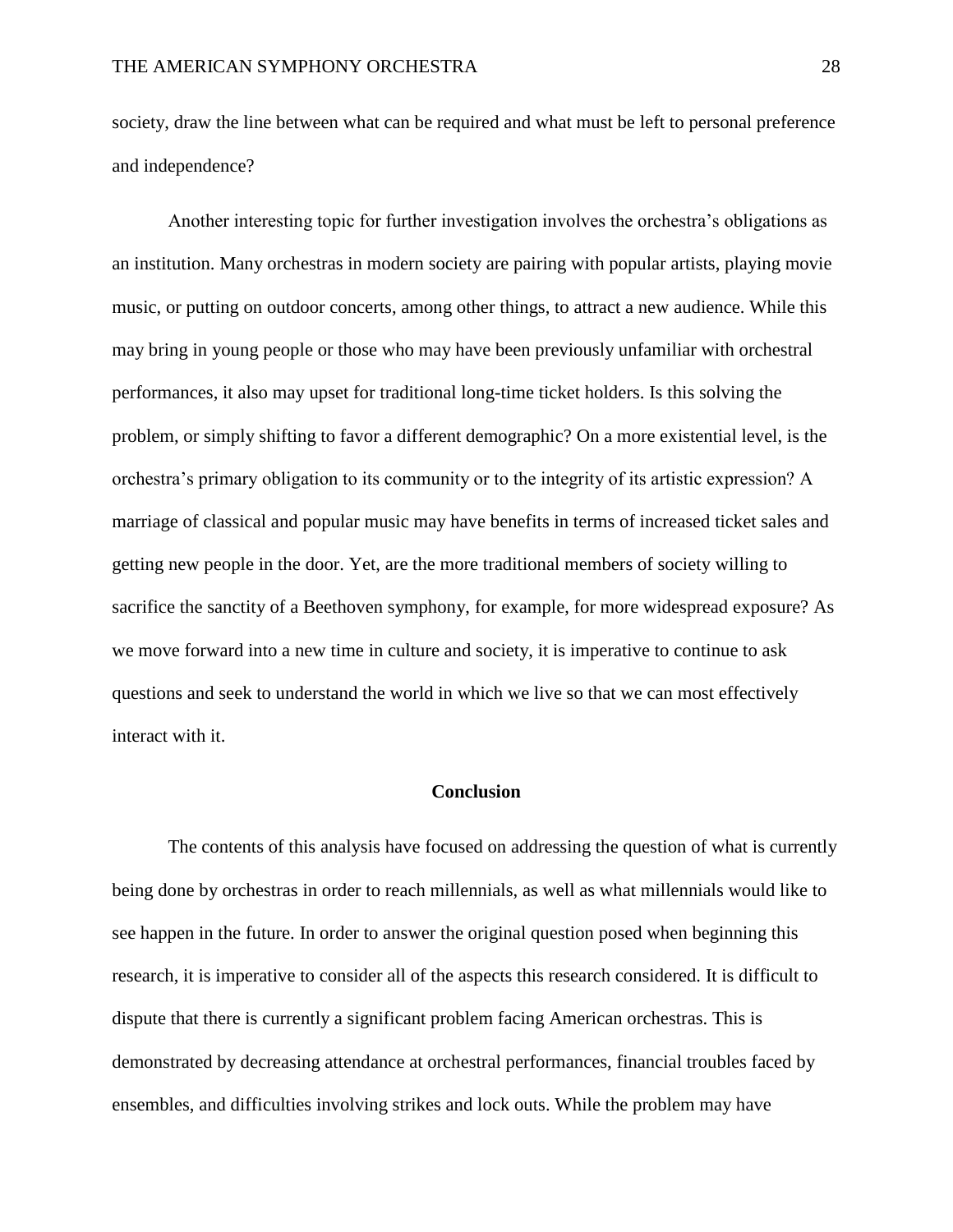worsened in recent years, it is not a new difficulty, as discussions of this topic can be found from 1969 onward, and potentially before. In light of the recognition of a problem, it is critical that orchestras consider what action to take in order to ameliorate the current condition of the orchestra in society.

In surveying college-age individuals of the millennial generation, researchers found several commonalities. First, these students get most of their information from family and friends. Therefore, in order to effectively reach them in the midst of a highly stimulated world, orchestras must encourage the generation of a conversation. A culture in which orchestral music is valued, and groups of friends and family members discuss it as much as they do other aspects of society today, seems as if it would bode well for the success of orchestras. Second, many college students cited a lack of information as reason for their lack of attendance. While most orchestras think that they are publicizing their performances, this demonstrates that the messages are not being successfully received. Further research should be done to investigate how better to bridge this communication division.

Currently, there are a variety of actions being taken in hopes of expanding the orchestra's place in society and allowing young people to feel welcome. Programming of new and nontraditional works, partnerships with other artists, and multi-media presentations are all altering the manner in which society views the orchestra. Simultaneously, orchestras are implementing education and community outreach program with the goal of educating young people about orchestral music. While these steps are helpful in some cases, the answer to the orchestras' problems is still unclear. Through careful consideration of audience, as well as considerable creativity, the American symphony orchestra may move into the next generation with hope of developing a population of millennial ticketholders.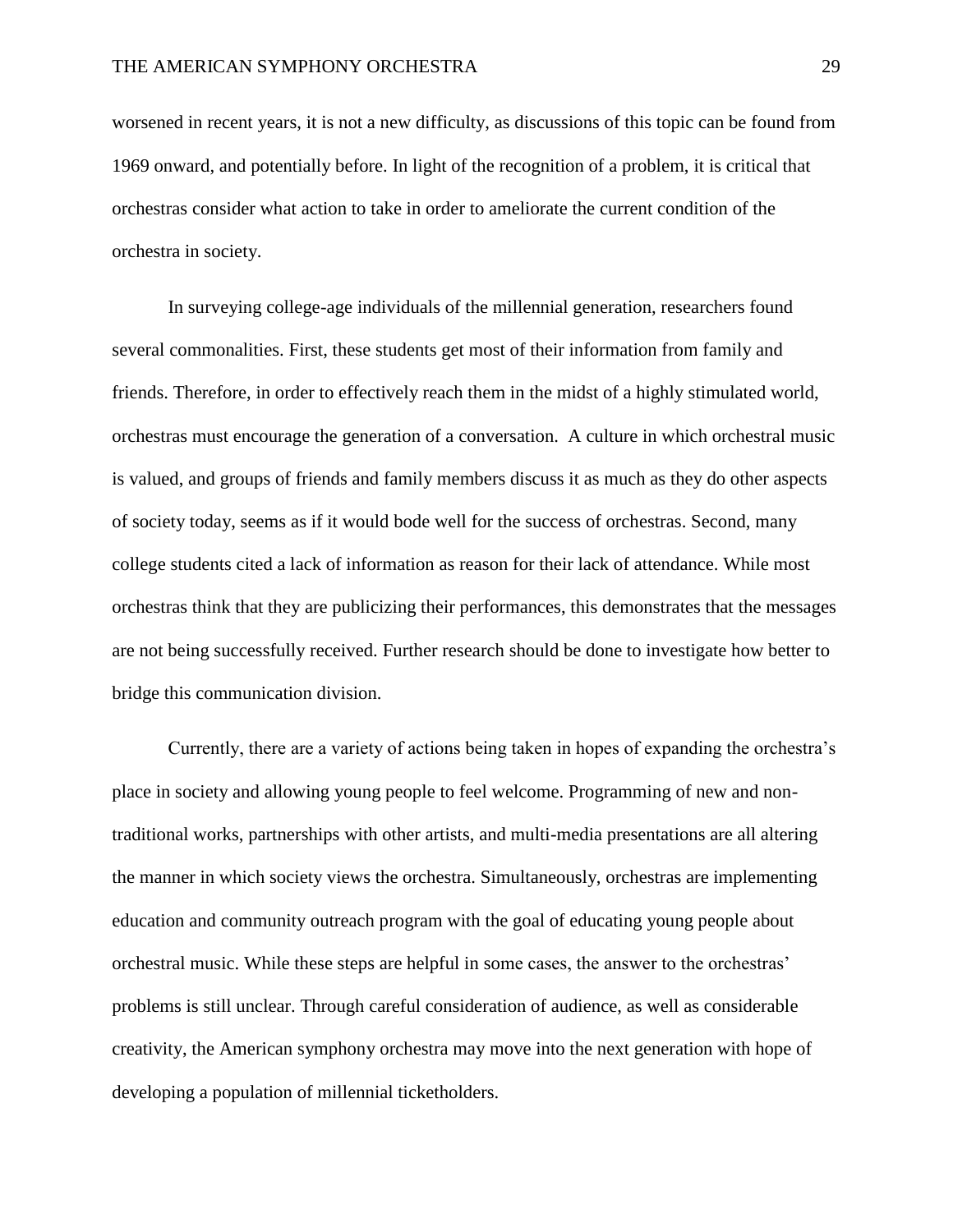#### References

60 Minutes. (2007). The "Millennials" Are Coming [Television broadcast-11/8/07].Morley Safer. CNN.

Atkinson, C. (2013). The Millennial Is the Medium. *Adweek*, 54(23), 17.

Dobson, M.C., & Pitts, S.E. (2011). Classical Cult or Learning Community? Exploring New Audience Members' Social and Musical Responses to First-time Concert Attendance. *Ethnomusicology Forum, 20*(3), 353-383. doi:10.1080/17411912.2011.641717

CBS. (2014). Colorado Symphony wants you to BYOP: Bring your own pot. *CBS News*. Retrieved from http://www.cbsnews.com/news/classically-cannabis-colorado-symphony-allowsguests-to-smoke-marijuana-at-fundraiser/

Edelman. (2015). Edelman Trust Barometer Global Results. *Edelman*. Retrieved from http://www.edelman.com/insights/intellectual-property/2015-edelman-trust-barometer/trust-andinnovation-edelman-trust-barometer/global-results/

Education, Youth Orchestra LA. (2014). Education. *LA Phil*. Retrieved October 19, 2014. Retrieved from<http://www.laphil.com/education>

Flanagan, R. J. (2012). The Perilous Life of Symphony Orchestras: Artistic Triumphs and Economic Challenges*.* New York: Yale University Press.

Gavin, T. (2012). Saving American Symphony Orchestras in Four Movements. *Forbes*. Retrieved from http://www.forbes.com/sites/tedgavin/2012/01/18/saving-american-symphonyorchestras-in-four-movements-2/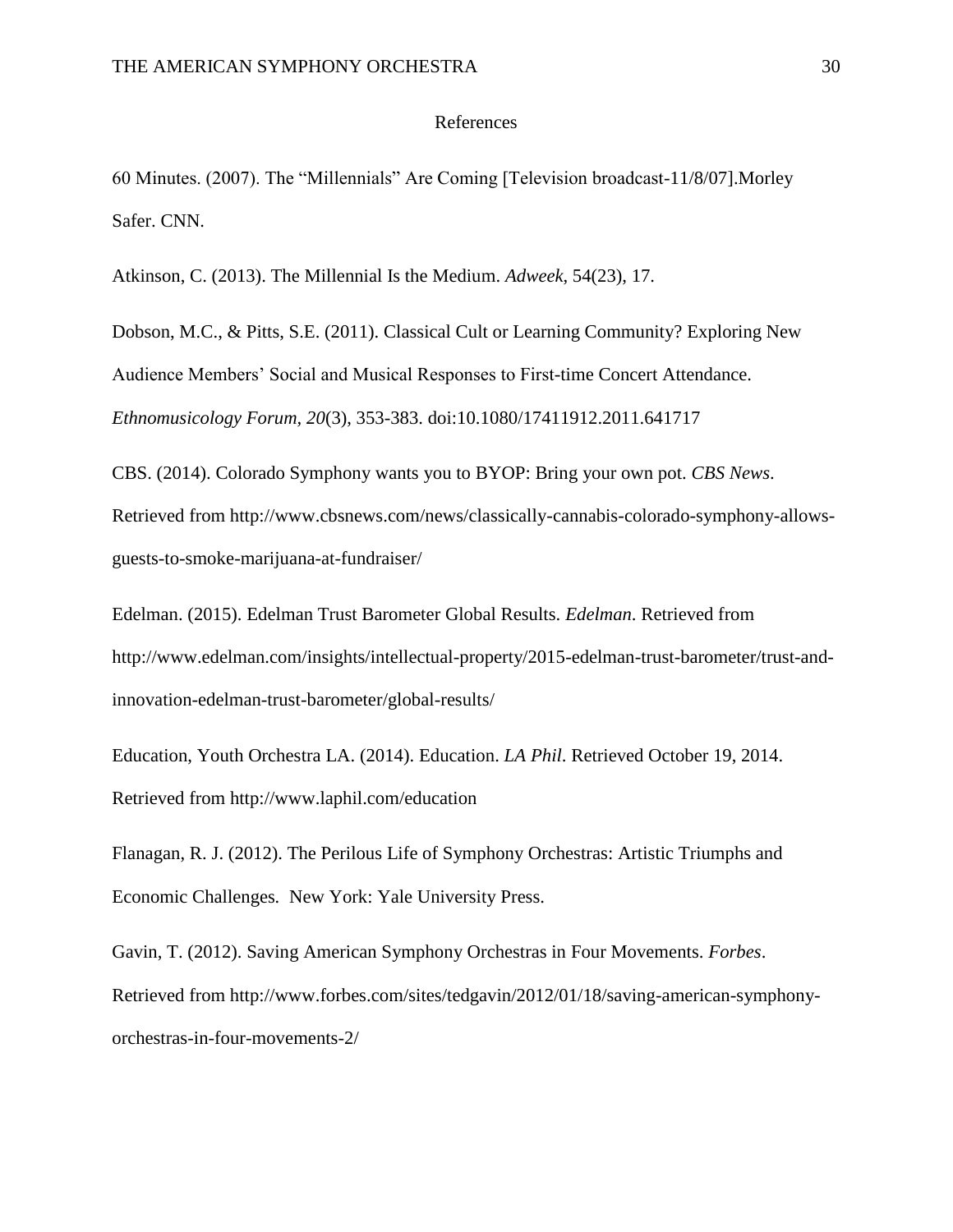Grannis, E. (2012). Orchestras Fight Hard Times Through Bankruptcy Seeking New Model. *Bloomburg Business.* Retreived from [http://www.bloomberg.com/news/articles/2012-08-](http://www.bloomberg.com/news/articles/2012-08-21/orchestras-fight-hard-times-through-bankruptcy-seeking-new-model) [21/orchestras-fight-hard-times-through-bankruptcy-seeking-new-model](http://www.bloomberg.com/news/articles/2012-08-21/orchestras-fight-hard-times-through-bankruptcy-seeking-new-model)

Groat, B. (2013). Gary Kelley and Planets: A Short Film. *Waterloo-Cedar Falls Symphony*. Retrieved from http://wcfsymphony.org/gary-kelley-and-planets-a-short-film/

Howe, N. (2014). The Millennial Generation, "Keep Calm and Carry On". *Forbes*. Retrieved from [http://www.forbes.com/sites/neilhowe/2014/09/04/the-millennial-generation-keep-calm](http://www.forbes.com/sites/neilhowe/2014/09/04/the-millennial-generation-keep-calm-and-carry-on-part-6-of-7/)[and-carry-on-part-6-of-7/](http://www.forbes.com/sites/neilhowe/2014/09/04/the-millennial-generation-keep-calm-and-carry-on-part-6-of-7/)

Kennicott, P. (3013). America's Orchestras are in Crisis: How an effort to popularize classical music undermines what makes orchestras great. *New Republic*. Retrieved from http://www.newrepublic.com/article/114221/orchestras-crisis-outreach-ruining-them

Kennicott, P. (2013). Strike Down the Band. *New Republic*, 244, 46-51.

Kolb, B.M. (2001). The Effect of Generational Change on Classical Music Concert Attendance and Orchestras' Responses in the UK and US. *Cultural Trends*, 11, 1-35.

League of American Orchestras. (1993). Americanizing the American Orchestra. *League of American Orchestras*. Retrieved from [http://www.polyphonic.org/wp](http://www.polyphonic.org/wp-content/uploads/2012/04/AmericanizingtheAmericanOrchestra.pdf)[content/uploads/2012/04/AmericanizingtheAmericanOrchestra.pdf](http://www.polyphonic.org/wp-content/uploads/2012/04/AmericanizingtheAmericanOrchestra.pdf)

Leonard Bernstein Young People's Concerts. (2013). Young People's Concerts: Overview. Leonard Bernstein. Retrieved from http://www.leonardbernstein.com/ypc.htm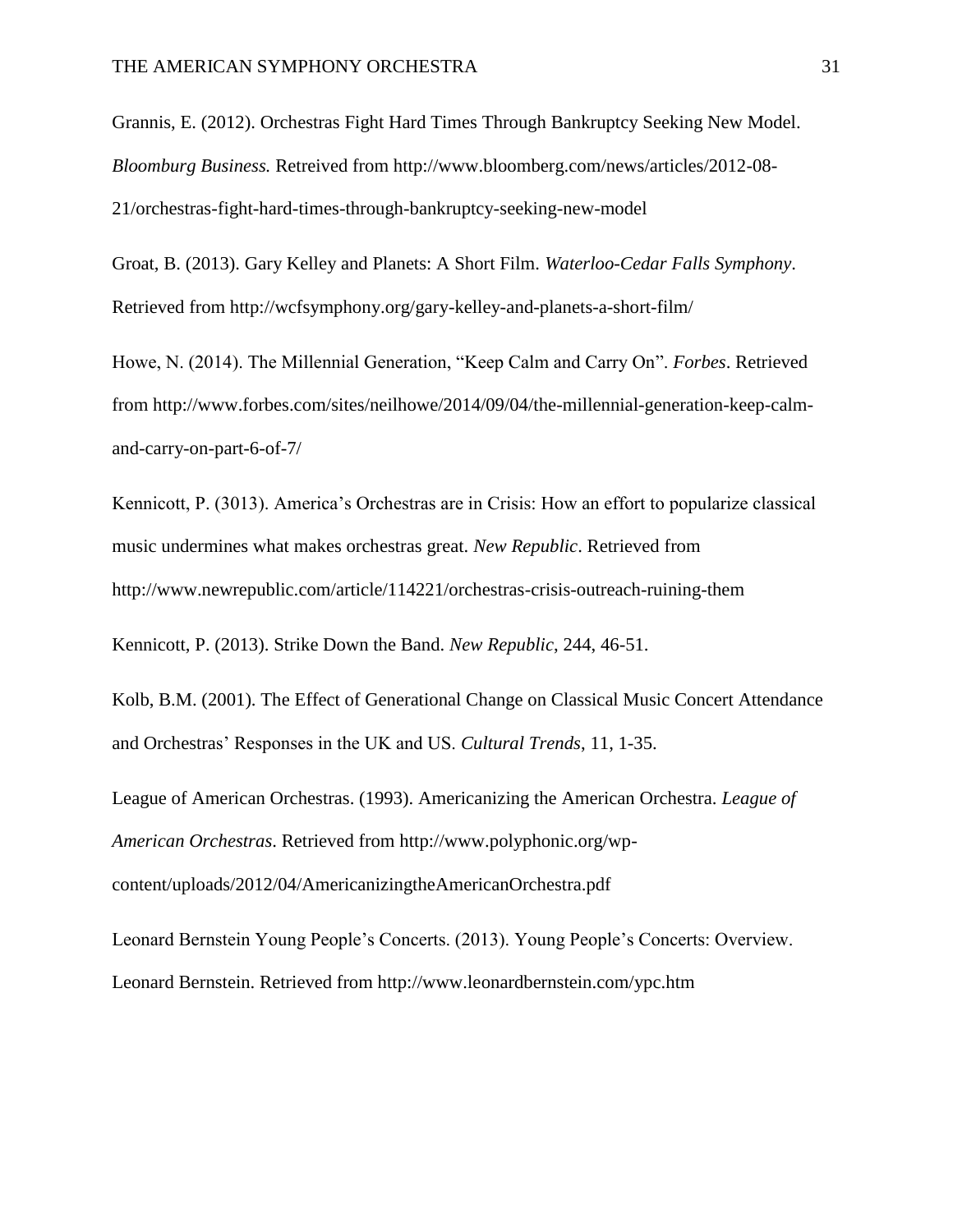Lewis, Z. (2013). Cleveland Orchestra attendance surging thanks to programs aimed at children, students. *Cleveland.com*. Retrieved from

[http://www.cleveland.com/musicdance/index.ssf/2013/01/close\\_up\\_students\\_driving\\_surg.html](http://www.cleveland.com/musicdance/index.ssf/2013/01/close_up_students_driving_surg.html)

Midgette, A. (2014). Minnesota Orchestra lockout is over. *The Washington Post*. Retrieved from <http://www.washingtonpost.com/news/style/wp/2014/01/14/minnesota-orchestra-lockout-is-over/>

New York Philharmonic Young People's Concerts. (2015). Young People's Concerts: Growing Up with Music. *New York Philharmonic*. Retrieved from http://nyphil.org/education/youngpeoples-concerts/overview

Princeton University. (2002). Who Attends Classical Music Concerts?. *Princeton University Center for Arts and Cultural Policy Studies*. Retrieved from

http://www.princeton.edu/culturalpolicy/quickfacts/audiences/classical02.html

Rothstein, E. (1993). Classical View; Be Smart as a Lemming, Orchestras Are Told. *New York Times*. Retrieved from http://www.nytimes.com/1993/07/11/arts/classical-view-be-smart-as-alemming-orchestras-are-told.html

Royce, G. (2012). SPCO locks out union players, quieting 2nd orchestra. *StarTribune*. Retrieved from http://www.startribune.com/entertainment/stageandarts/175168831.html?refer=y

Tan, E. (2014). Insight: Marketing- Social media- Marketing to the selfie generation. *Campaign Asia-Pacific*, 1.

Wakin, D. (2013). San Francisco Symphony Strike Ends. *The New York Times Art Beat*. Retrieved from http://artsbeat.blogs.nytimes.com/2013/04/01/san-francisco-symphony-strikeends/? $r=1$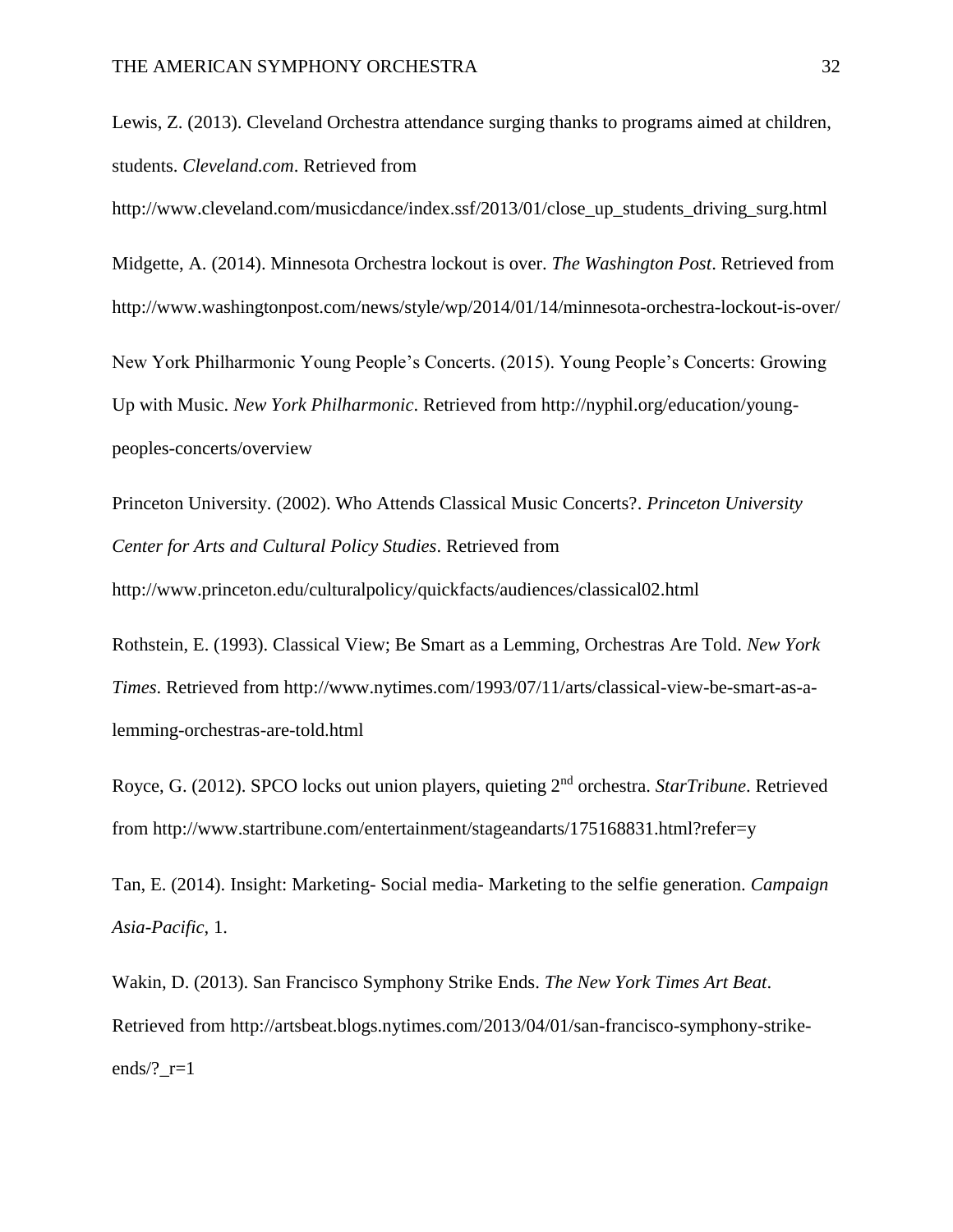Woodcock, T. (2012). Why Music is Important: The Orchestra Crisis. *Huffington Post*. Retrieved

from [http://www.huffingtonpost.com/tony-woodcock/orchestra-music-crisis\\_b\\_2010490.html?](http://www.huffingtonpost.com/tony-woodcock/orchestra-music-crisis_b_2010490.html)

## Appendix A:

Survey Questions:

- How many performances of classical music by instrumental ensembles have you attended in the past year? These include orchestras, wind bands, and chamber ensembles such as quartets or quintets.
	- o More than 5
	- o 3-4
	- o 1-2
	- o None, but I have gone to a few in my life
	- o None, and I have never attended a classical music performance
- Describe your classical music experience.
	- o I have taken a music appreciation course.
	- o I played in an ensemble in middle/high school.
	- o I participated in a college ensemble.
	- o I am receiving a music degree.
	- o I have never been involved in classical music.
- What was the primary factor that led you to attend your most recent concert?
	- o Music was recognizable
	- o Interest in new music
	- o Desire for a new experience
	- o Friends and/or family were attending
- How did you find out about this concert?
	- o Heard from friends/family
	- o E-mail
	- o Facebook/Twitter or other social media
	- o Television
	- o Radio
	- o Poster
	- o Other (please explain)
- How would you rate your concert experience?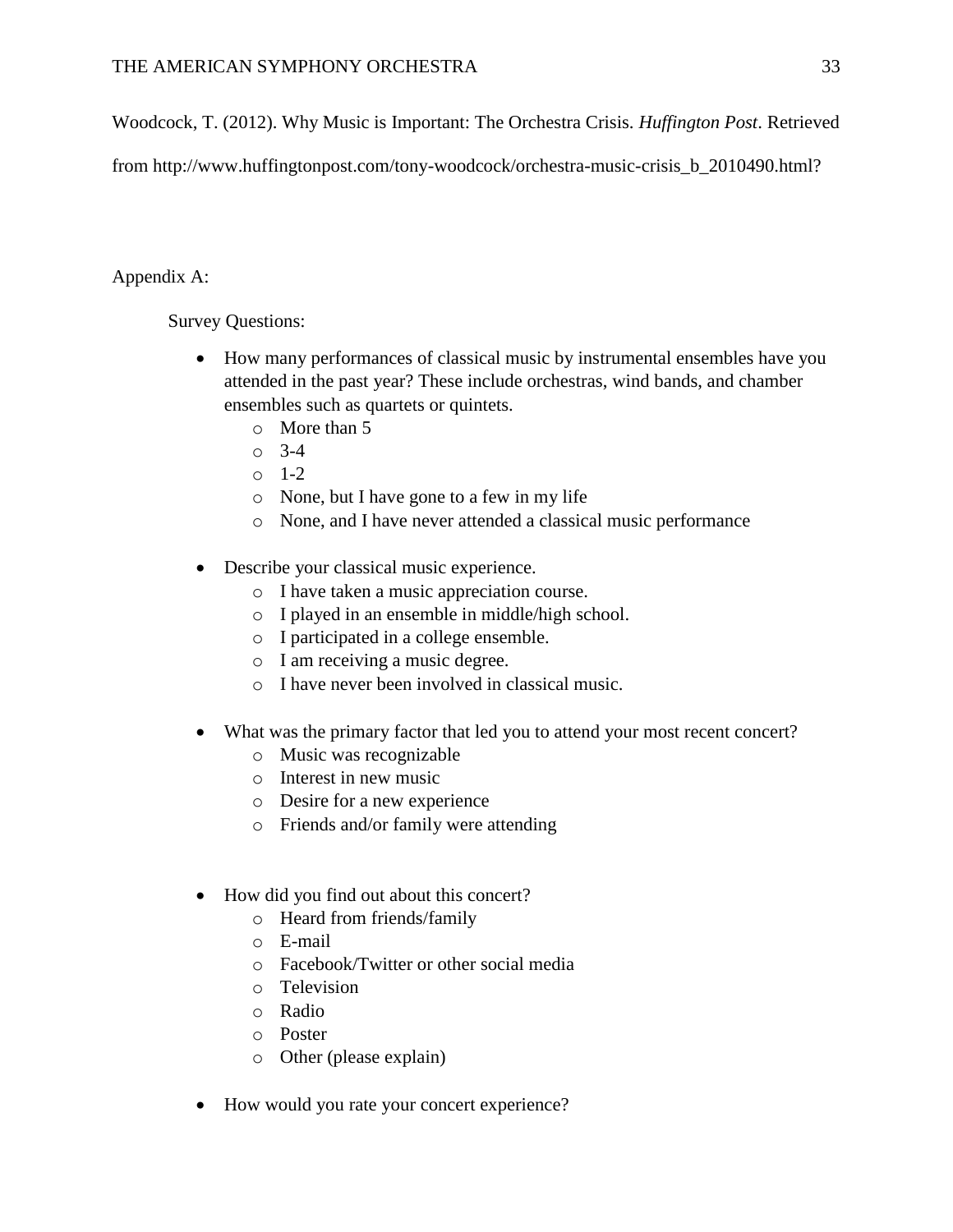- o Very positive
- o Positive
- o Neutral
- o Negative
- o Very negative
- Why was this?
	- o Quality of music performed
	- o Relatability of the concert
	- o Emotional reaction to music performed
	- o Length of concert
	- o Interactions with other people at the concert
	- o Other (please explain)
- What factor most keeps you from attending concerts?
	- o Too expensive
	- o Don't know that they're happening
	- o No one I know is going
	- o I don't understand/relate to the music performed
	- o I don't feel comfortable/welcome in that environment
	- o Other (please explain)
- Do you plan to attend future classical concerts?
	- o Yes
	- o No
- What would most increase your likelihood to attend a concert?
	- o More well-known music
	- o Cheaper price
	- o Shorter concert length
	- o Better publicity and information
	- o Higher quality of performance
- What is the primary reason you chose to take this class? (music appreciation students only)
	- o Required for liberal arts
	- o Seemed like an easy class
	- o Friends were taking it
	- o Have past experience in music, and wanted to learn more
	- o Have no experience in music, but wanted to find out
- How has this class changed your feelings about classical music performances? (music appreciation students only)